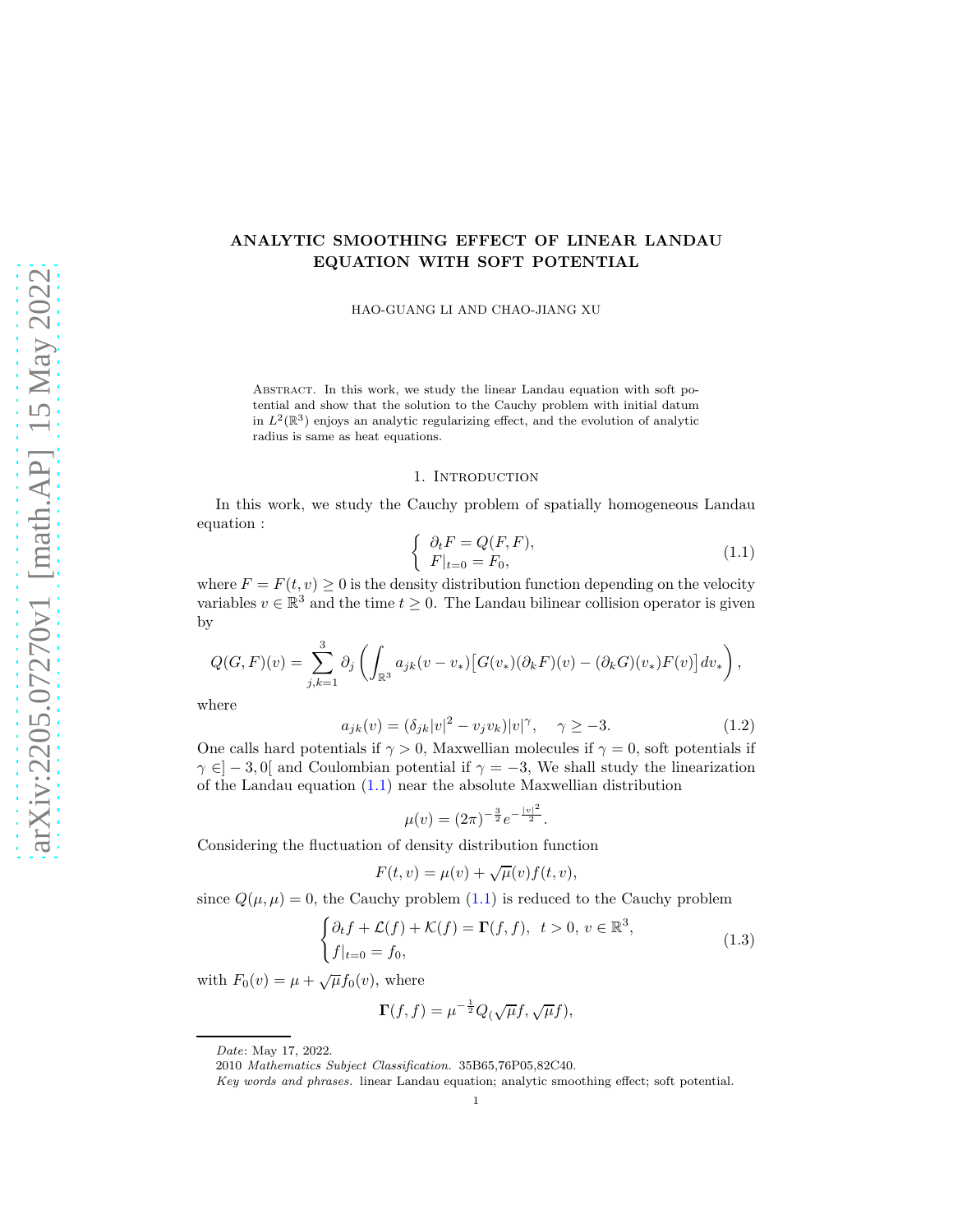and

$$
\mathcal{L}f = -\mathbf{\Gamma}(\sqrt{\mu}, f), \qquad \mathcal{K}f = -\mathbf{\Gamma}(f, \sqrt{\mu}). \tag{1.4}
$$

In this work, we study Cauchy problem of the linear Landau equation, such as

<span id="page-1-1"></span><span id="page-1-0"></span>
$$
\begin{cases} \partial_t f = \mathcal{L}f, \\ f|_{t=0} = f_0 \in L^2(\mathbb{R}^3). \end{cases}
$$
 (1.5)

Using the references [\[9\]](#page-16-0) and [\[19\]](#page-17-0), we show that the diffusion part  $\mathcal L$  is written as follows

$$
\mathcal{L}f = -\nabla_v \cdot [A(v)\nabla_v f] + (A(v)\frac{v}{2} \cdot \frac{v}{2})f - \nabla_v \cdot [A(v)\frac{v}{2}]f,
$$
\n(1.6)

with  $A(v) = (\bar{a}_{ij})_{1 \leq i, j \leq 3}$  is a symmetric matrix where

$$
\bar{a}_{ij} = a_{ij} * \mu = \int_{\mathbb{R}^3} (\delta_{jk}|v - v'|^2 - (v_j - v'_j)(v_k - v'_k))|v - v'|^{\gamma} \mu(v')dv'. \tag{1.7}
$$

For the hard potential case, the existence, uniqueness of the solution to Cauchy problem for the spatially homogeneous Landau equation has already been treated in [\[6\]](#page-16-1),[\[18\]](#page-17-1) under rather weak assumption on the initial datum. Moreover, they prove the smoothness of the solution in  $C^{\infty}(]0, +\infty[; \mathcal{S}(\mathbb{R}^3))$ . In [\[4\]](#page-16-2), Chen-Li-Xu improve this smoothing property and prove that the solution is in fact analytic for any  $t > 0$ (See [\[2,](#page-16-3) [3\]](#page-16-4) for the Gevrey regularity).

In the Maxwellian molecules case, in [\[10\]](#page-16-5), Lerner, Morimoto, Pravda-Starov and Xu study the spatially homogeneous non-cutoff Boltzmann equation and Landau equation in a close-to-equilibrium framework and show that the solution enjoys the Gelfand-Shilov smoothing effect (see also [\[15\]](#page-17-2), [\[12\]](#page-17-3) and [\[11\]](#page-16-6)). This implies that the nonlinear spatial homogeneous Landau equation has the same smoothing effect properties as the classic heat equation or harmonic oscillators heat equation. In addition, starting from a  $L^2$  initial datum at  $t = 0$ , the solution of Cauchy problem is spatial analytic for any  $t > 0$  and the analytic radius is  $c_0 t^{\frac{1}{2}}$ . In the non-Maxwellian case, we can't use the Fourier transformation and spectral decomposition as in [\[10,](#page-16-5) [11,](#page-16-6) [12,](#page-17-3) [15\]](#page-17-2). Recently, Li and Xu in [\[13\]](#page-17-4) proved the analytic smoothing effect of the solution to the nonlinear Landau equation with hard potentials and Maxwellian molecules case, that is  $\gamma \geq 0$ .

In this work, we study the Cauchy problem of the linear Landau equation with soft potential  $-3 < \gamma < 0$ , we show the solution enjoys an analytic smoothing effect with the analytic radius  $c_0 t^{\frac{1}{2}}$ . The main theorem is in the following.

<span id="page-1-2"></span>**Theorem 1.1.** For soft potential  $-3 < \gamma < 0$  and for any  $T > 0$ , the initial datum  $f_0 \in L^2(\mathbb{R}^3)$ , the Cauchy problem [\(1.5\)](#page-1-0) admits a unique weak solution

$$
f \in L^{\infty}([0,T]; L^2(\mathbb{R}^3)).
$$

Moreover, for any  $\alpha \in \mathbb{N}^3$ ,  $\tilde{t} = \min\{t, 1\}$ , we have,

$$
\|\tilde{t}^{\frac{|\alpha|}{2}}\langle v\rangle^{\frac{\gamma|\alpha|}{2}}\partial^{\alpha}f(t)\|_{L^{2}(\mathbb{R}^{3})}\leq C^{|\alpha|+1}\alpha!,\qquad t\in[0,T].
$$

**Remark 1.2.** Equivalently, for any  $m \in \mathbb{N}$ , we have, for soft potential  $-3 < \gamma < 0$ ,

$$
\begin{split} &\|\tilde{t}^{\frac{m}{2}}\langle v\rangle^{\frac{\gamma m}{2}}\nabla^{m}f(t)\|_{L^{2}(\mathbb{R}^{3})}^{2} \\ &=\sum_{|\alpha|=m}\frac{(m!)^{2}}{(\alpha!)^{2}}\|t^{\frac{|\alpha|}{2}}\langle v\rangle^{\frac{\gamma|\alpha|}{2}}\partial^{\alpha}f(t)\|_{L^{2}(\mathbb{R}^{3})}^{2} \leq (3C)^{2m+2}(m!)^{2}, \qquad t \in [0,T]. \end{split}
$$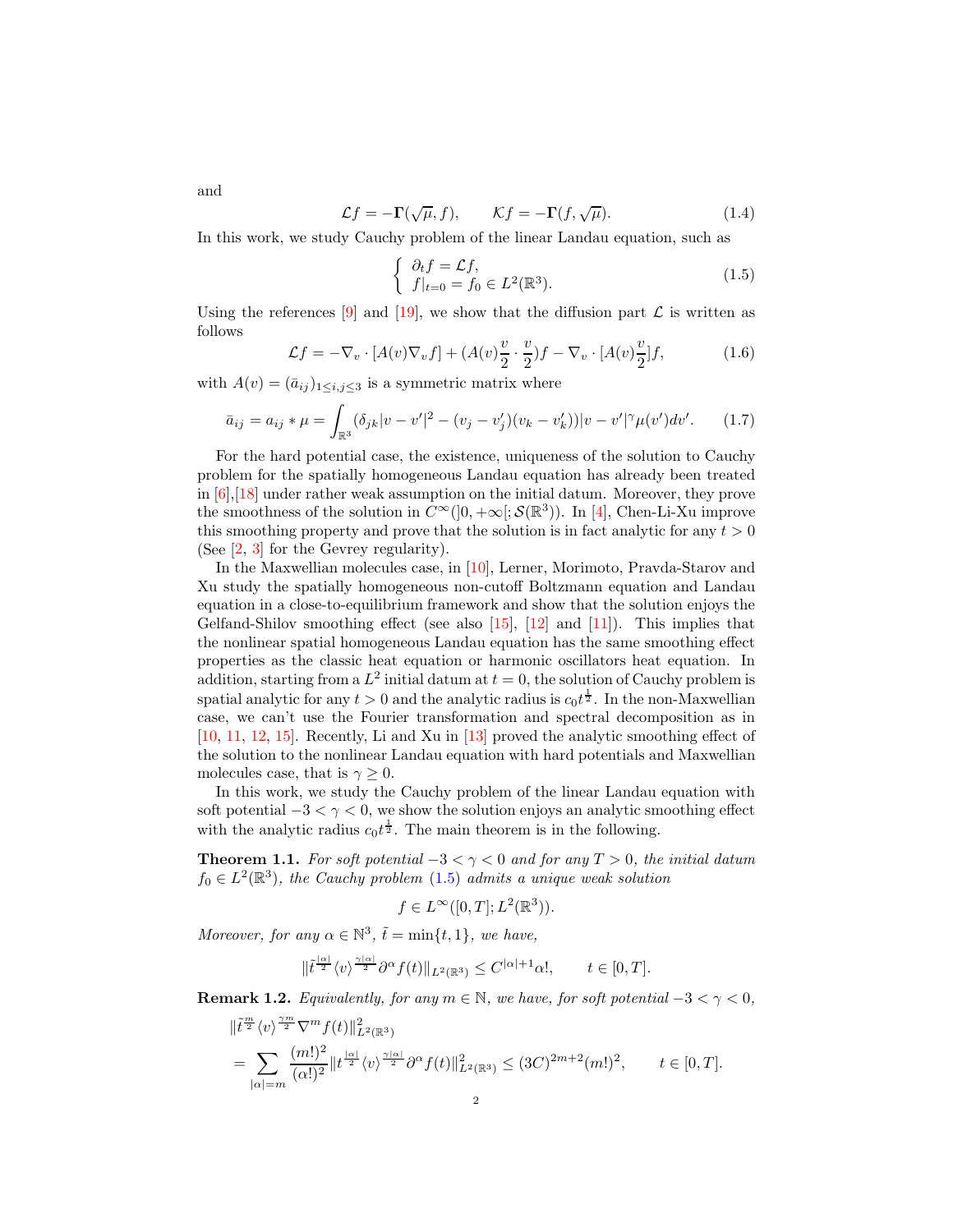This paper is arranged as follows : We prove the ultra-analytic for the coefficient of the Landau operator in Section [2.](#page-2-0) In Section [3,](#page-6-0) we deal with estimation of the commutators and prove the coercivity property of the linear Landau operator. In Section [4,](#page-10-0) we study the Cauchy problem for linear Landau equation, and show that the existence and uniqueness properties of the weak solution. The analytic smoothing effect of the weak solution for the linear Landau equation with soft potential will be proved in Section [5.](#page-11-0) In the Appendix  $6$ , we introduce the Hermite operator and related results.

#### <span id="page-2-0"></span>2. ultra-analytic for the coefficient of Landau operator

For  $\gamma \in \mathbb{R}$ , denote

$$
\|\langle v\rangle^{\gamma}f\|_{L^{2}(\mathbb{R}^{3})}=\|f\|_{2,\gamma}, \quad \|\langle v\rangle^{\gamma}f\|_{L^{\infty}(\mathbb{R}^{3})}=\|f\|_{\infty,\gamma}
$$

where we use the notations  $\langle v \rangle = (1 + |v|^2)^{1/2}$ .

In addition, for the matrix  $A$  defined in  $(1.7)$ , we denote

$$
||u||_A^2 = \sum_{j,k=1}^3 \int_{\mathbb{R}^3} (\bar{a}_{jk}\partial_j u \partial_k u + \frac{1}{4} \bar{a}_{jk} v_j v_k u^2) dv,
$$
 (2.1)

and weighted norm, for  $\theta \in \mathbb{R}$ ,

<span id="page-2-3"></span>
$$
||u||_{A,\theta}^2 = \sum_{j,k=1}^3 \int_{\mathbb{R}^3} \langle v \rangle^{2\theta} (\bar{a}_{jk}\partial_j u \partial_k u + \frac{1}{4} \bar{a}_{jk} v_j v_k u^2) dv.
$$
 (2.2)

From formula (21) of Corollary 1 in [\[9\]](#page-16-0), for any  $\theta \in \mathbb{R}$ , there exist  $C_1 > 0$ , such that

<span id="page-2-2"></span>
$$
||f||_{A,\theta}^2 \ge C_1(||P_v \nabla f||_{2,\frac{\gamma}{2}+\theta}^2 + ||(I - P_v) \nabla f||_{2,1+\frac{\gamma}{2}+\theta}^2 + ||f||_{2,1+\frac{\gamma}{2}+\theta}^2). \tag{2.3}
$$

where for any vector-valued function  $G(v) = (G_1, G_2, G_3)$ , we define the projection to the vector  $v = (v_1, v_2, v_3)$  as

$$
P_v G_i = \sum_{j=1}^3 G_j v_j \frac{v_i}{|v|^2}, \quad 1 \le i \le 3.
$$

Notice that  $\nabla f = P_v \nabla f + (I - P_v) \nabla f$ , we have

<span id="page-2-4"></span>
$$
||f||_{A,\theta} \ge C_1(||\nabla f||_{2,\frac{\gamma}{2}+\theta} + ||f||_{2,1+\frac{\gamma}{2}+\theta}).
$$
\n(2.4)

We can also refer to  $\boxed{5}$  and their references. Remark that the weighted of f and  $\nabla f$  are different in the norm  $L^2_A$ ,

Firstly, for any  $\gamma > -3$  and  $\delta > 0$ , we have

<span id="page-2-1"></span>
$$
\int_{\mathbb{R}^3} |v - w|^\gamma e^{-\delta |w|^2} dw \lesssim \langle v \rangle^\gamma. \tag{2.5}
$$

Which imply

$$
|\bar{a}_{ij}(v)| \lesssim \langle v \rangle^{\gamma+2}.
$$
 (2.6)

In the following, we prove that the coefficients of linear Landau operator are ultra-analytic.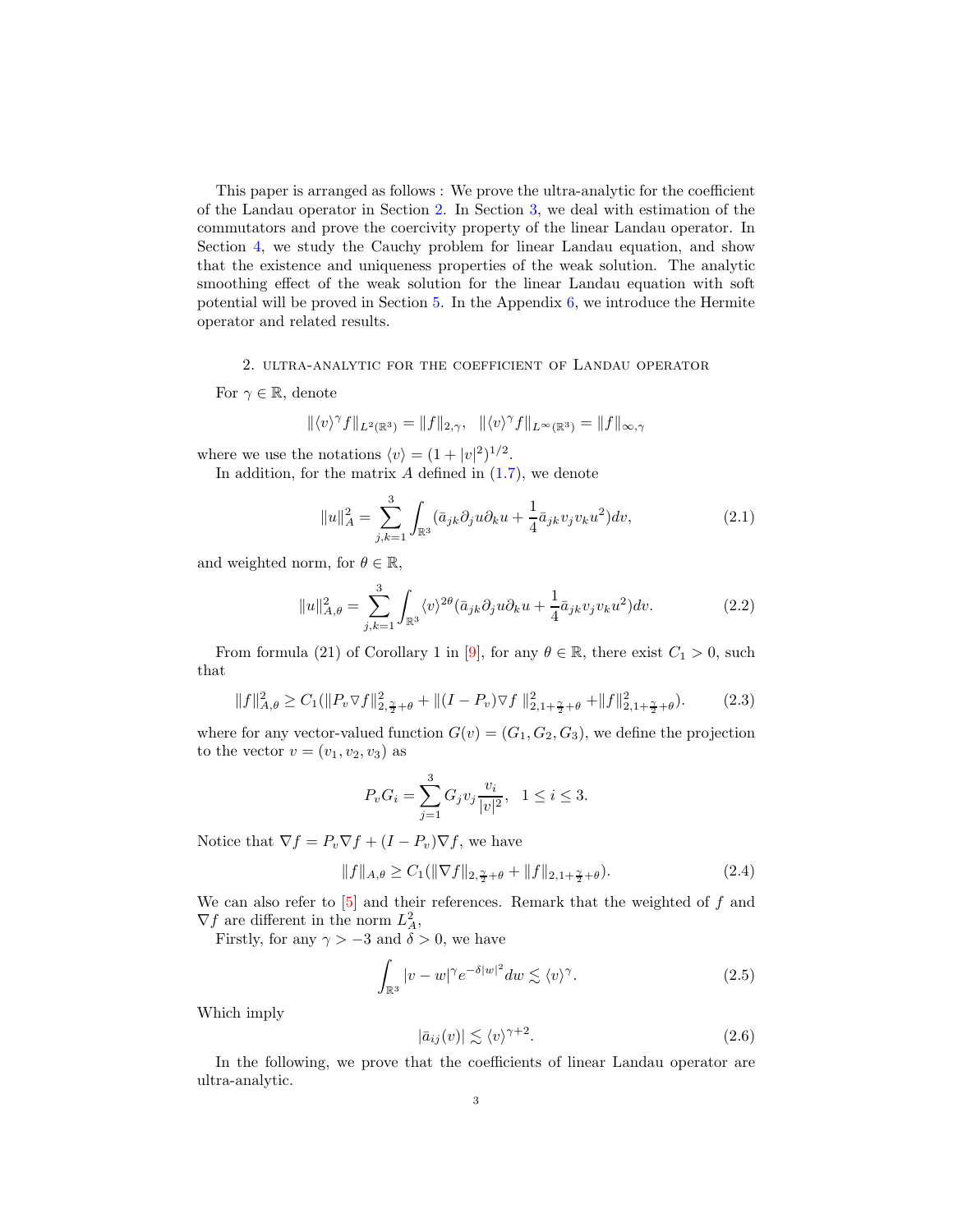<span id="page-3-1"></span>**Lemma 2.1.** For any  $\beta \in \mathbb{N}^3$  with  $|\beta| \geq 1$  and  $\bar{a}_{ij}$  was defined in [\(1.7\)](#page-1-1) with  $-3 < \gamma < 0$ , then we have,

<span id="page-3-3"></span>
$$
|\partial^{\beta}\bar{a}_{ij}(v)| \lesssim \langle v \rangle^{\gamma+1} \sqrt{\beta!}.
$$
 (2.7)

<span id="page-3-0"></span>Moreover, for any  $\beta \in \mathbb{N}^3$ ,

$$
|\partial^{\beta}\left(\sum_{i,j=1}^{3}\partial_{i}a_{ij}*(v_{j}\mu)\right)| \lesssim \langle v \rangle^{\gamma+1}(|\beta|+1)\sqrt{\beta!},
$$
  

$$
|\partial^{\beta}\left(\sum_{i,j=1}^{3}\bar{a}_{ij}v_{i}v_{j}\right)| \lesssim \langle v \rangle^{\gamma+1}(|\beta|+1)\sqrt{\beta!}.
$$
 (2.8)

*Proof.* For  $\beta \in \mathbb{N}^3$  with  $|\beta| \ge 1$ , without loss of generality, we set

$$
\beta_1 = \max(\beta_1, \beta_2, \beta_3).
$$

Notice that  $\bar{a}_{ij} = a_{ij} * \mu$ , then

$$
\partial^{\beta}\bar{a}_{ij} = \partial^{\beta}[a_{ij} * \mu] = \partial_1 a_{ij} * \partial^{\beta - e_1}\mu
$$

Direct calculation shows that, for any  $1 \leq i \leq 3$ ,

$$
\partial_i(\sqrt{\mu}f) = \sqrt{\mu}(\partial_i - \frac{v_i}{2})f = -\sqrt{\mu}A_{+,i}f. \tag{2.9}
$$

For more details of the operators  $A_{\pm,i}$ , we can refer to the Appendix [6.](#page-15-0) By using the fact

$$
|\partial_1 a_{ij}(v)| \lesssim |v|^{\gamma+1},
$$

it follows from Cauchy-Schwartz's inequality and [\(2.5\)](#page-2-1) that

$$
|\partial^{\beta}\bar{a}_{ij}(v)| \leq \int_{\mathbb{R}^{3}} |\partial_{1}a_{ij}(v-w)(\sqrt{\mu}A_{+,1}^{\beta_{1}-1}A_{+,2}^{\beta_{2}}A_{+,3}^{\beta_{3}}\sqrt{\mu})(w)|dw
$$
  

$$
\lesssim \left(\int_{\mathbb{R}^{3}} |v-w|^{\frac{3}{2}(\gamma+1)}|\sqrt{\mu}(w)dw\right)^{\frac{2}{3}} \|A_{+,1}^{\beta_{1}-1}A_{+,2}^{\beta_{2}}A_{+,3}^{\beta_{3}}\sqrt{\mu}\|_{L^{3}(\mathbb{R}^{3})}
$$
  

$$
\lesssim (1+|v|)^{\gamma+1} \|A_{+,1}^{\beta_{1}-1}A_{+,2}^{\beta_{2}}A_{+,3}^{\beta_{3}}\sqrt{\mu}\|_{L^{3}(\mathbb{R}^{3})}
$$

where we use the fact

$$
\frac{3(\gamma+1)}{2} > -3, \quad \forall -3 < \gamma < 0.
$$

Due to  $\sqrt{\mu}(v) = \Psi_0(v)$ , we can deduce from [\(6.3\)](#page-16-8) that

<span id="page-3-2"></span>
$$
A_{+,1}^{\beta_1 - 1} A_{+,2}^{\beta_2} A_{+,3}^{\beta_3} \sqrt{\mu} = \sqrt{(\beta_1 - 1)! \beta_2! \beta_3!} \Psi_{\beta - e_1},\tag{2.10}
$$

where  $\{\Psi_{\alpha}\}_{{\alpha \in \mathbb{N}}^3}$  is the orthonormal basis in  $L^2(\mathbb{R}^3)$ . The Hölder's inequality and Poincaré's inequality implies

$$
||f||_{L^{3}(\mathbb{R}^{3})}^{2} \leq ||f||_{L^{2}(\mathbb{R}^{3})} ||f||_{L^{6}(\mathbb{R}^{3})} \lesssim ||f||_{L^{2}(\mathbb{R}^{3})} ||\nabla f||_{L^{2}(\mathbb{R}^{3})},
$$

along with the equalities  $(6.2)$  and  $(6.3)$  shows that,

$$
|\partial^{\beta}\bar{a}_{ij}(v)| \lesssim \langle v \rangle^{\gamma+1} \|\nabla \Psi_{\beta-e_1}\|_{L^2(\mathbb{R}^3)}^{\frac{1}{2}}\n\n\lesssim \langle v \rangle^{\gamma+1} \sum_{k=1}^3 \sqrt{(\beta - e_1 + e_k)!}
$$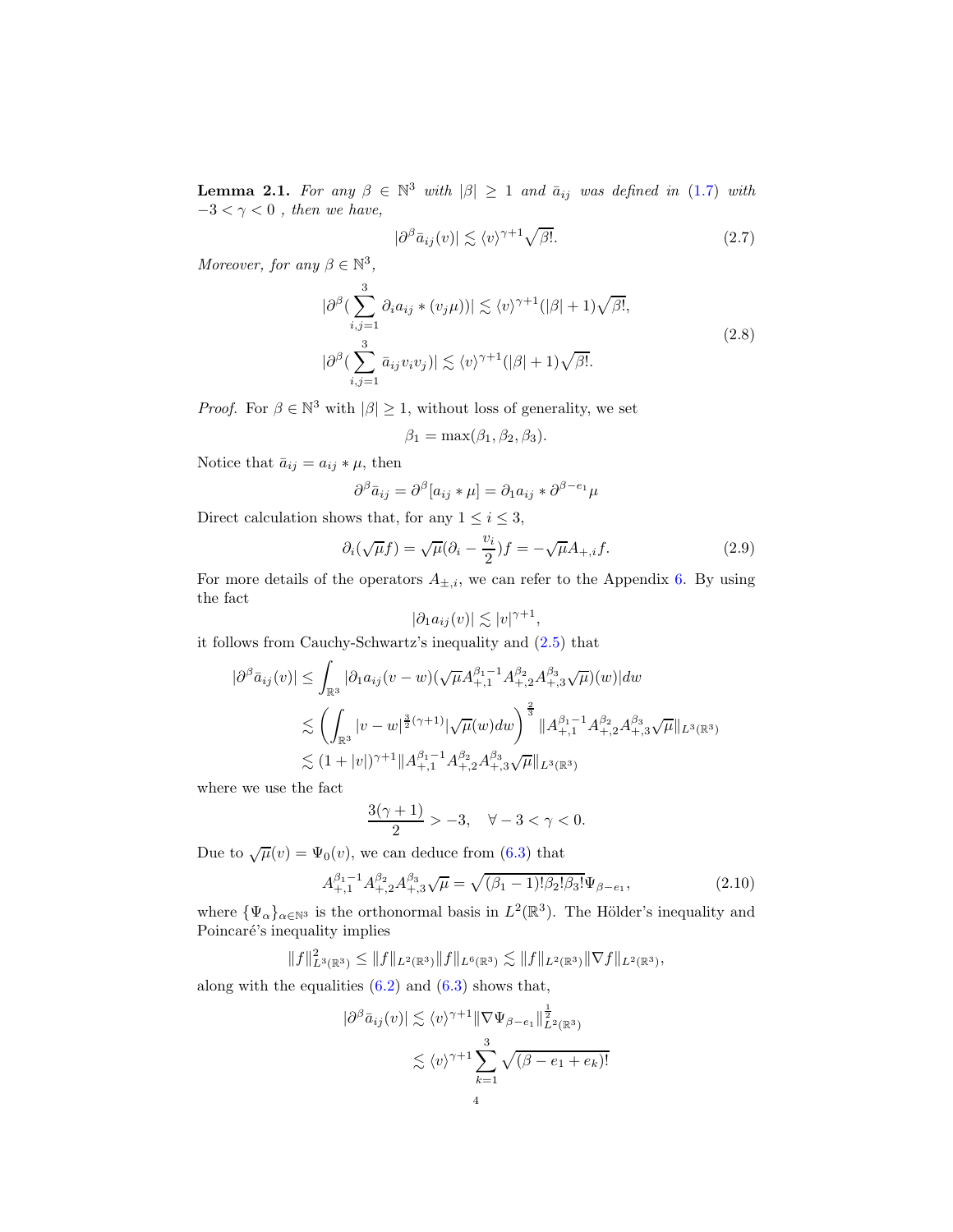Consider that  $\beta_1 = \max(\beta_1, \beta_2, \beta_3)$ , we get that

$$
|\partial^{\beta}\bar{a}_{ij}(v)| \lesssim \langle v \rangle^{\gamma+1} \sqrt{\beta!}.
$$

For the estimate of the remaining inequalities [\(2.8\)](#page-3-0), an integration by parts inside the convolution show that,

$$
\sum_{i,j=1}^{3} \partial_i a_{ij} * (v_j \mu) = -\sum_{i,j=1}^{3} \partial_i a_{ij} * (\sqrt{\mu} A_{+,j} \sqrt{\mu}),
$$
  

$$
\sum_{i,j=1}^{3} a_{ij} * (v_i v_j \mu) = \sum_{i,j=1}^{3} a_{ij} * (\sqrt{\mu} (A_{+,i} A_{+,j} \sqrt{\mu} - \delta_{i,j} A_{+,j} \sqrt{\mu}))
$$
  

$$
= -\sum_{i,j=1}^{3} \partial_j a_{ij} * (\sqrt{\mu} (A_{+,i} \sqrt{\mu} - \delta_{i,j} \sqrt{\mu})).
$$

By using the fact

$$
|\partial_i a_{ij}(v)| \lesssim |v|^{\gamma+1}, \quad |\partial_j a_{ij}(v)| \lesssim |v|^{\gamma+1}.
$$

A calculation similar to that as above, it follows that

$$
\begin{split}\n&|\partial^{\beta}(\sum_{i,j=1}^{3}\partial_{i}a_{ij} * (v_{j}\mu))| \\
&\lesssim \sum_{j=1}^{3}\left(\int_{\mathbb{R}^{3}}|v-w|^{\frac{3}{2}(\gamma+1)}e^{-\frac{|w|^{2}}{2}}dw\right)^{\frac{1}{2}}\sqrt{(\beta+e_{j})!}\|\Psi_{\beta+e_{j}}\|_{L^{3}(\mathbb{R}^{3})} \\
&\lesssim \langle v \rangle^{\gamma+1} \sum_{j=1}^{3}\sqrt{(\beta+e_{j})!}\|\Psi_{\beta+e_{j}}\|_{L^{3}(\mathbb{R}^{3})} \\
&\lesssim \langle v \rangle^{\gamma+1} \sum_{j=1}^{3}\sqrt{(\beta+e_{j})!}\|\nabla\Psi_{\beta+e_{j}}\|_{L^{2}(\mathbb{R}^{3})}^{\frac{1}{2}} \\
&\lesssim \langle v \rangle^{\gamma+1} \sum_{k,j=1}^{3}\sqrt{(\beta+e_{j}+e_{k})!} \\
&\leq \langle v \rangle^{\gamma+1}(|\beta|+1)\sqrt{\beta!}.\n\end{split}
$$

The same estimate holds true for the last term, such that

$$
|\partial^{\beta}\left(\sum_{i,j=1}^{3}\bar{a}_{ij}v_{i}v_{j}\right)| \lesssim \langle v \rangle^{\gamma+1}(|\beta|+1)\sqrt{\beta!}.
$$

We end the proof of Lemma [2.1.](#page-3-1)  $\Box$ 

In order to prove the coercivity of the linear Landau operator, we need one more estimate to control the weighted  $\bar{a}_{ij}$ .

<span id="page-4-1"></span><span id="page-4-0"></span>**Lemma 2.2.** For 
$$
f, g \in \mathcal{S}(\mathbb{R}^3)
$$
, for any  $\beta \in \mathbb{N}^3$  and  $\theta \in \mathbb{R}$ , we have  

$$
\sum_{i,j=1}^3 \langle \langle v \rangle^{2\theta} \partial^\beta \bar{a}_{ij} \partial_j f, \partial_i g \rangle \leq \sqrt{\beta!} \|f\|_{A,\theta} \|g\|_{A,\theta}.
$$
 (2.11)

5

where  $\bar{a}_{ij}$  was defined in [\(1.7\)](#page-1-1) with  $-3 < \gamma < 0$ .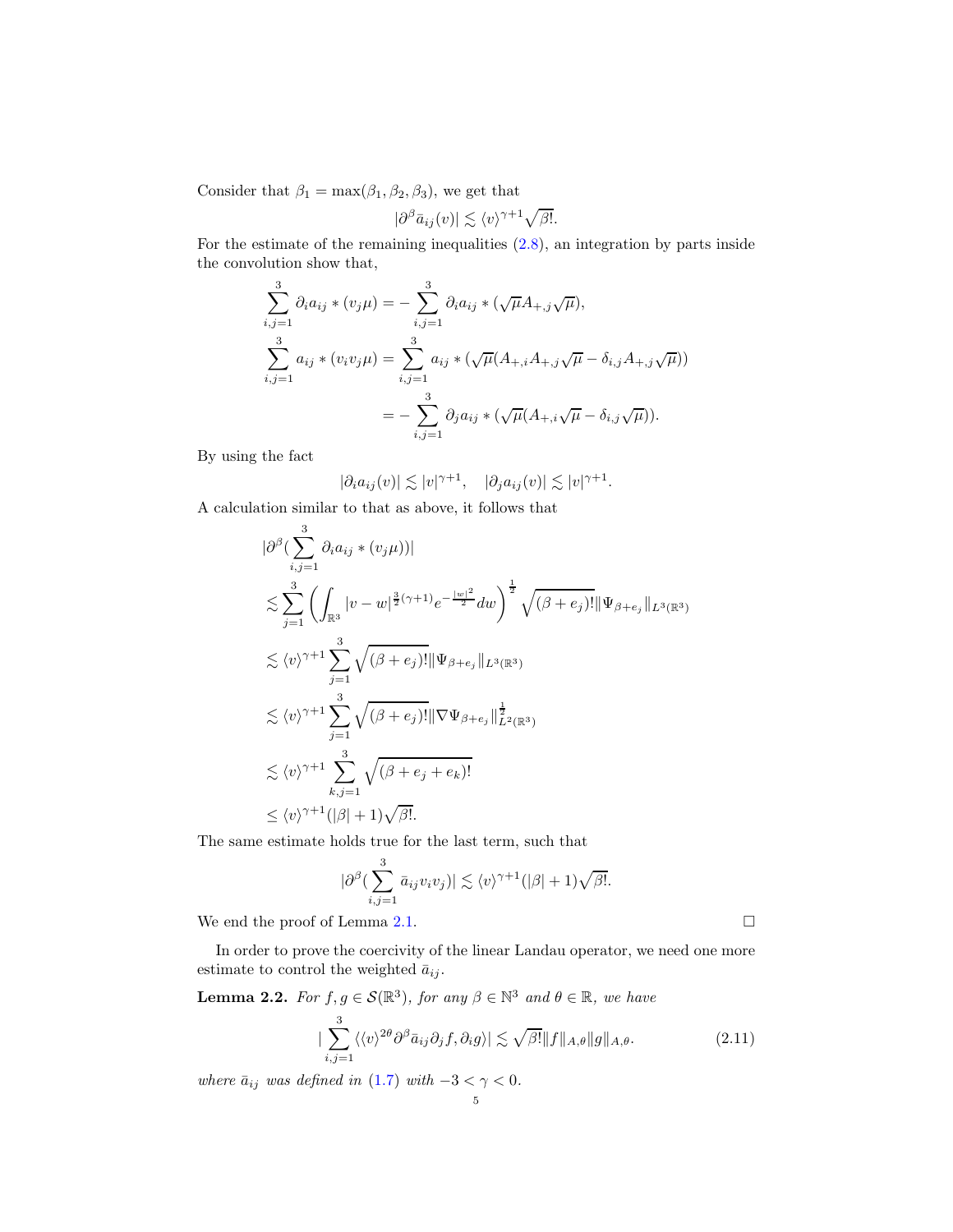Proof. In fact, the inner product

$$
\langle \langle v \rangle^{2\theta} \partial^{\beta} \bar{a}_{ij} \partial_j f, \partial_i g \rangle = \iint_{\mathbb{R}^3 \times \mathbb{R}^3} \langle v \rangle^{2\theta} a_{ij} (v - w) \partial^{\beta} \mu(w) \partial_j f(v) \partial_i g(v) dw dv.
$$

We decompose the integration region  $[v, w] \in \mathbb{R}^3 \times \mathbb{R}^3$  into three parts:

$$
\{|v| \le 1\}, \quad \{2|w| \ge |v|, |v| \ge 1\}, \quad and \quad \{2|w| \le |v|, |v| \ge 1\}.
$$

 $\overline{\phantom{a}}$  $\overline{\phantom{a}}$  $\overline{\phantom{a}}$  $\overline{\phantom{a}}$  $\overline{\phantom{a}}$  $\mid$ 

For the first part  $\{|v|\leq 1\},$  by Lemma [2.1,](#page-3-1) we have

$$
\left| \sum_{i,j=1}^{3} \iint_{\{|v| \le 1\} \times \mathbb{R}^3} \langle v \rangle^{2\theta} a_{ij} (v - w) \partial^{\beta} \mu(w) \partial_j f(v) \partial_i g(v) dw dv \right|
$$
  

$$
\lesssim \sum_{i,j=1}^{3} \int_{|v| \le 1} \langle v \rangle^{\gamma+2} \sqrt{\beta!} \langle v \rangle^{2\theta} |\partial_j f \partial_i g| dv
$$
  

$$
\le \sqrt{\beta!} ||\langle v \rangle^{\frac{\gamma}{2}} \nabla f||_{2,\theta} ||\langle v \rangle^{\frac{\gamma}{2}} \nabla g||_{2,\theta} \lesssim \sqrt{\beta!} ||f||_{A,\theta} ||g||_{A,\theta}.
$$

For the second part  $\{2|w|\geq |v|, |v|\geq 1\},$  we have

$$
e^{-\frac{|w|^2}{4}} \le e^{-\frac{|w|^2}{8}} e^{-\frac{|v|^2}{32}}.
$$

Similar to the proof as Lemma [2.1,](#page-3-1) one can verify that

$$
\left| \sum_{i,j=1}^{3} \iint_{\{2|w|\geq |v|, |v|\geq 1\}} \langle v \rangle^{2\theta} a_{ij}(v-w) \sqrt{\mu(w)} \Psi_{\beta}(w) \partial_j f(v) \partial_i g(v) dw dv \right|
$$
  

$$
\lesssim \sum_{i,j=1}^{3} \int_{\mathbb{R}^3} \langle v \rangle^{\gamma+2} e^{-\frac{|v|^2}{32}} \sqrt{\beta!} \langle v \rangle^{2\theta} |\partial_j f \partial_i g| dv
$$
  

$$
\lesssim \sqrt{\beta!} \|f\|_{A,\theta} \|g\|_{A,\theta} .
$$

We finally consider the third part  $\{2|w| \leq |v|, |v| \geq 1\}$ . Expanding  $a_{ij}(v - w)$  to get

$$
a_{ij}(v-w) = a_{ij}(v) + \sum_{k=1}^{3} \partial_k a_{ij}(v) w_k + \frac{1}{2} \sum_{k,l=1}^{3} \left( \int_0^1 \partial_k a_{ij}(v - sw) ds \right) w_k w_l.
$$

Along with the fact that

$$
\sum_{i=1}^{3} a_{ij}v_i = 0, \quad \sum_{i,j=1}^{3} \partial_k a_{ij}(v)v_i v_j = -2 \sum_{j=1}^{3} a_{kj}(v)v_j = 0,
$$

show immediately

$$
\sum_{i,j=1}^{3} \iint_{\{2|w|\leq |v|, |v|\geq 1\}} \langle v \rangle^{2\theta} a_{ij} (v-w) \partial^{\beta} \mu(w) \partial_j f(v) \partial_i g(v) dw dv
$$
  
= 
$$
\sum_{i,j=1}^{3} \iint_{2|w|\leq |v|, |v|\geq 1} \langle v \rangle^{2\theta} \partial^{\beta} \mu(w) a_{ij}(v) [(I - P_v) \partial_j f] [(I - P_v) \partial_i g] dw dv
$$
  
+ 
$$
\sum_{i,j=1}^{3} \sum_{k=1}^{3} \iint_{2|w|\leq |v|, |v|\geq 1} \langle v \rangle^{2\theta} w_k \partial^{\beta} \mu(w) \partial_k a_{ij}(v) [P_v \partial_j f] [(I - P_v) \partial_i g] dw dv
$$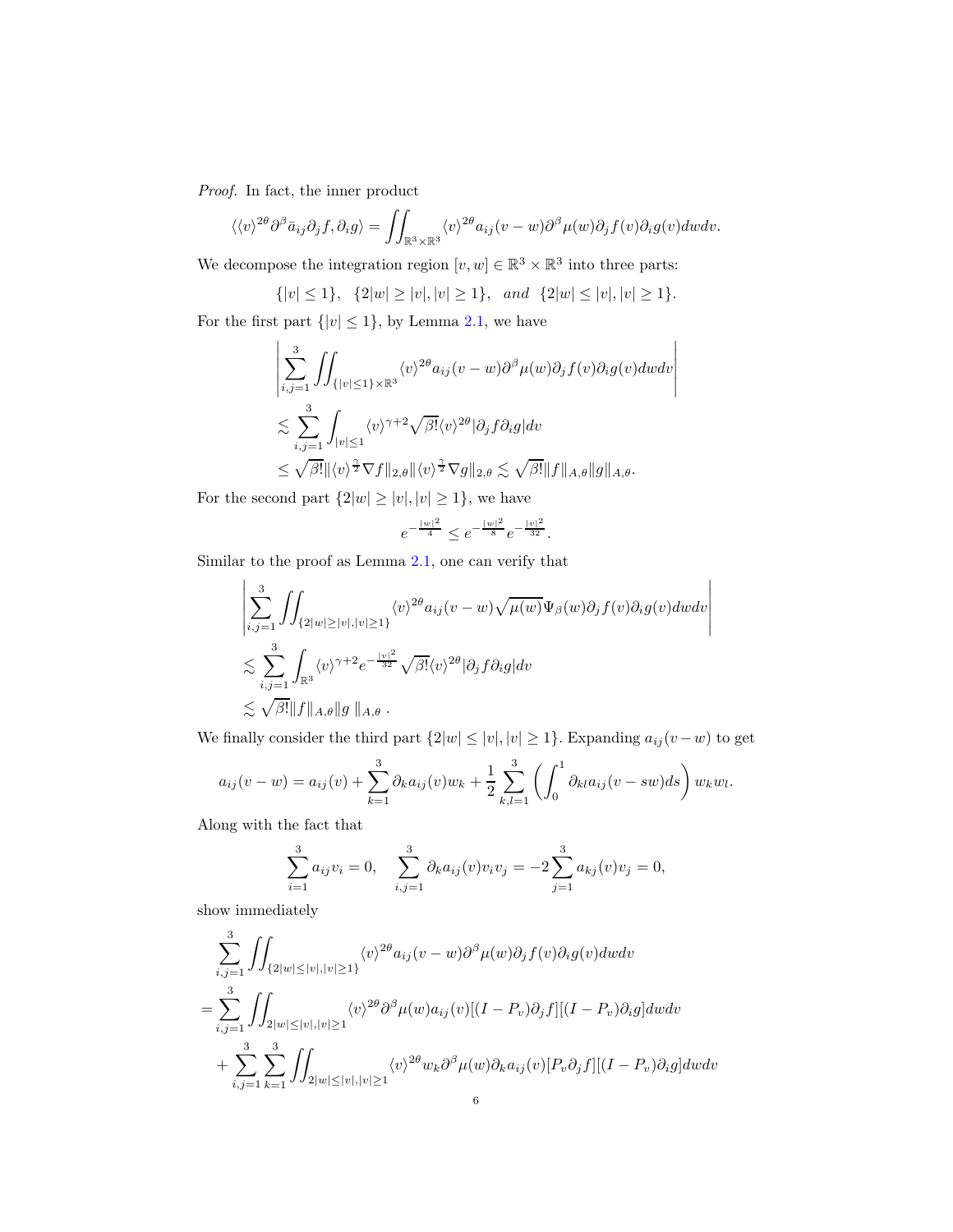$$
+\sum_{i,j=1}^3\sum_{k=1}^3\iint_{2|w|\leq |v|,|v|\geq 1}\langle v\rangle^{2\theta}w_k\partial^{\beta}\mu(w)\partial_ka_{ij}(v)[(I-P_v)\partial_jf][\partial_ig]dwdv\\+\frac{1}{2}\sum_{k,l=1}^3\sum_{i,j=1}^3\int_0^1\iint_{2|w|\leq |v|,|v|\geq 1}\langle v\rangle^{2\theta}w_kw_l\partial^{\beta}\mu(w)\partial_{kl}a_{ij}(v-su)\partial_jf\partial_igdwdvds.
$$

Since  $2|w| \le |v|, |v| \ge 1, 0 < s < 1$ , for  $-3 < \gamma < 0$ , we have

$$
|a_{ij}(v)| \lesssim |v|^{\gamma+2} \lesssim \langle v \rangle^{\gamma+2}; \quad |\partial_k a_{ij}(v)| \lesssim \langle v \rangle^{\gamma+1};
$$
  

$$
|\partial_{kl} a_{ij}(v - sw)| \le C|v - sw|^{\gamma} \le C4^{-\gamma} (1 + |v|)^{\gamma}.
$$

It follows from the inequality  $(2.10)$  and the norm equality  $(2.3)$  that

$$
\left| \sum_{i,j=1}^{3} \iint_{\{2|w| \leq |v|, |v| \geq 1\}} \langle v \rangle^{2\theta} a_{ij} (v-w) \partial^{\beta} \mu(w) \partial_{j} f(v) \partial_{i} g(v) dw dv \right|
$$
  
\n
$$
\lesssim \sqrt{\beta!} ||(I - P_{v}) \nabla f||_{2, \frac{\gamma+2}{2} + \theta} ||(I - P_{v}) \nabla g||_{2, \frac{\gamma+2}{2} + \theta}
$$
  
\n
$$
+ \sqrt{\beta!} ||(I - P_{v}) \nabla f||_{2, \frac{\gamma+2}{2} + \theta} ||P_{v} \nabla g||_{2, \frac{\gamma}{2} + \theta}
$$
  
\n
$$
+ \sqrt{\beta!} ||(I - P_{v}) \nabla f||_{2, \frac{\gamma+2}{2} + \theta} ||\nabla g||_{2, \frac{\gamma}{2} + \theta} + \sqrt{\beta!} ||\nabla f||_{2, \frac{\gamma}{2} + \theta} ||\nabla g||_{2, \frac{\gamma}{2} + \theta}
$$
  
\n
$$
\lesssim \sqrt{\beta!} ||f||_{A, \theta} ||g||_{A, \theta}.
$$

<span id="page-6-0"></span>This is the inequality [\(2.11\)](#page-4-0). We end the proof of Lemma [2.2.](#page-4-1)  $\Box$ 

$$
\Box
$$

## 3. Estimations of commutators

<span id="page-6-1"></span>**Proposition 3.1.** Let  $f \in \mathcal{S}(\mathbb{R}^3)$ ,  $\mathcal{L}$  was defined in [\(1.5\)](#page-1-0), for any  $\alpha \in \mathbb{N}^3$  and  $\theta \in \mathbb{R}$ , there exist a positive constant  $C_0 > 0$  which is independent on  $\alpha$  and  $\theta$ , such that,

$$
\left(\langle v \rangle^{2\theta} \partial^{\alpha} \mathcal{L} f, \partial^{\alpha} f \right)_{L^{2}(\mathbb{R}^{3})} \leq -\|\partial^{\alpha} f\|_{A,\theta}^{2} + C_{0} \langle \theta \rangle \|\partial^{\alpha} f\|_{A,\theta} \|\partial^{\alpha} f\|_{2,\frac{\gamma}{2}+\theta} \n+ C_{0} \sum_{\substack{|\beta| \geq 1 \\ \beta \leq \alpha}} C_{\alpha}^{\beta} \sqrt{\beta!} \|\partial^{\alpha-\beta} f\|_{A,\theta} \left( \|\partial^{\alpha} f\|_{A,\theta} + |\theta| \|\partial^{\alpha} f\|_{2,\theta+\frac{\gamma}{2}} \right) \n+ C_{0} \sum_{\substack{|\beta| \geq 1 \\ \beta \leq \alpha}} C_{\alpha}^{\beta} |\beta| \sqrt{\beta!} \|\partial^{\alpha-\beta} f\|_{A,\theta} \|\partial^{\alpha} f\|_{2,\theta+\frac{\gamma}{2}}.
$$

Remark 3.2. Remark that, we have

(1) For  $\alpha = 0, \theta = 0$ , we have

<span id="page-6-2"></span>
$$
\left(\mathcal{L}f, f\right)_{L^2(\mathbb{R}^3)} \le -\frac{1}{2} \|f\|_{A}^2 + C_0 \|f\|_{\frac{\gamma}{2}}^2. \tag{3.1}
$$

(2) For  $|\alpha| \geq 1$ ,

$$
\|\partial^{\alpha} f\|_{2,\frac{\gamma}{2}+\theta} \lesssim \|\nabla \partial^{\alpha-\varepsilon_{j_0}} f\|_{2,\frac{\gamma}{2}+\theta} \lesssim \|\partial^{\alpha-\varepsilon_{j_0}} f\|_{A,\theta},\tag{3.2}
$$

where  $\alpha_{j_0} = \max{\{\alpha_1, \alpha_2, \alpha_3\}}$ .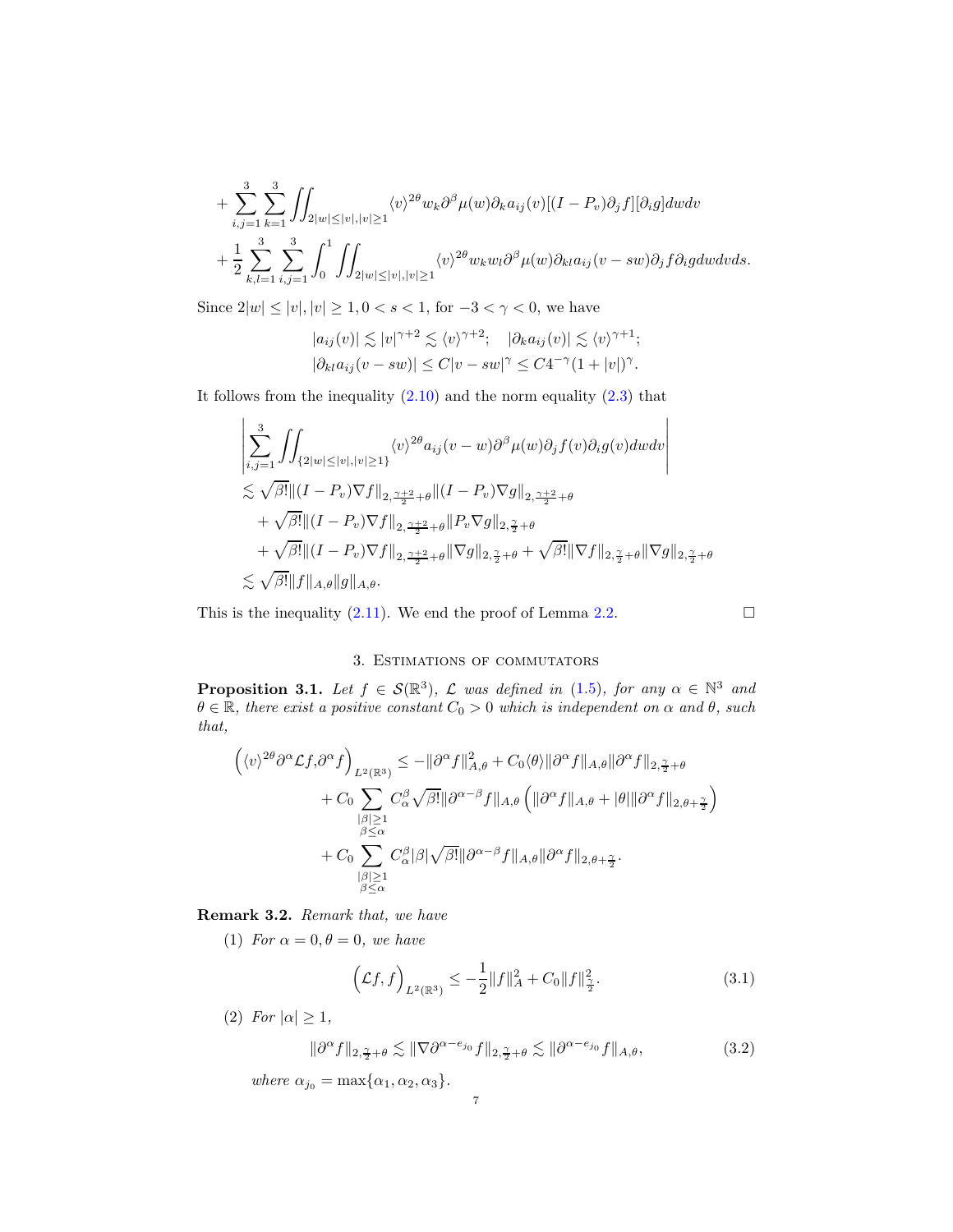*Proof.* Recalled the formula  $\mathcal{L}f$  in [\(1.5\)](#page-1-0), for the smooth function f, integrated by parts, we have

$$
- (\langle v \rangle^{2\theta} \partial^{\alpha} \mathcal{L}f, \partial^{\alpha} f)_{L^{2}(\mathbb{R}^{3})} = \sum_{i,j=1}^{3} \int_{\mathbb{R}^{3}} \langle v \rangle^{2\theta} \left\{ \partial^{\alpha} (\bar{a}_{ij} \partial_{j} f) \right\} \partial^{\alpha} \partial_{i} f dv + \sum_{i,j=1}^{3} \int_{\mathbb{R}^{3}} \left\{ \partial_{i} \langle v \rangle^{2\theta} \right\} \left\{ \partial^{\alpha} (\bar{a}_{ij} \partial_{j} f) \right\} \partial^{\alpha} f dv + \frac{1}{4} \sum_{i,j=1}^{3} \int_{\mathbb{R}^{3}} \langle v \rangle^{2\theta} \left\{ \partial^{\alpha} (\bar{a}_{ij} v_{i} v_{j} f) \right\} \partial^{\alpha} f dv - \frac{1}{2} \sum_{i,j=1}^{3} \int_{\mathbb{R}^{3}} \langle v \rangle^{2\theta} \left\{ \partial^{\alpha} \partial_{i} ((\bar{a}_{ij} v_{j}) f) \right\} \partial^{\alpha} f dv.
$$

Then, using  $(2.2)$ , we have,

<span id="page-7-0"></span>
$$
- (\langle v \rangle^{2\theta} \partial^{\alpha} \mathcal{L} f, \partial^{\alpha} f)_{L^2(\mathbb{R}^3)} = ||\partial^{\alpha} f||_{A,\theta}^2 + \mathbf{R}(f), \tag{3.3}
$$

with

$$
\mathbf{R}(f) = \sum_{i,j=1}^{3} \int_{\mathbb{R}^3} \langle v \rangle^{2\theta} \left\{ \left[ \partial^{\alpha}, \bar{a}_{ij} \right] \partial_j f \right\} \partial^{\alpha} \partial_i f dv
$$
  
+ 
$$
\sum_{i,j=1}^{3} \int_{\mathbb{R}^3} \left\{ \partial_i \langle v \rangle^{2\theta} \right\} \left\{ \partial^{\alpha} (\bar{a}_{ij} \partial_j f) \right\} \partial^{\alpha} f dv
$$
  
+ 
$$
\frac{1}{4} \sum_{i,j=1}^{3} \int_{\mathbb{R}^3} \langle v \rangle^{2\theta} \left\{ \left[ \partial^{\alpha}, \bar{a}_{ij} v_i v_j \right] f \right\} \right\} \partial^{\alpha} f dv
$$
  
- 
$$
\frac{1}{2} \sum_{i,j=1}^{3} \int_{\mathbb{R}^3} \langle v \rangle^{2\theta} \left\{ \partial^{\alpha} \partial_i ((\bar{a}_{ij} v_j) f) \right\} \partial^{\alpha} f dv.
$$

By using Leibniz formula,

$$
\partial^\alpha(gh)=g\partial^\alpha h+\sum_{\substack{|\beta|=1\\ \beta\leq\alpha}}C_\alpha^\beta\partial^\beta g\partial^{\alpha-\beta}h+\sum_{\substack{|\beta|\geq 2\\ \beta\leq\alpha}}C_\alpha^\beta\partial^\beta g\partial^{\alpha-\beta}h,
$$

and

$$
\bar{a}_{ij} = a_{ij} * \mu, \quad \sum_j \bar{a}_{ij} v_j = \sum_j a_{ij} * (v_j \mu), \quad \sum_{i,j} \bar{a}_{ij} v_i v_j = \sum_j a_{ij} * (v_i v_j \mu),
$$

it follows that

$$
\mathbf{R}(f) = \mathbf{R}_0(f) + \mathbf{R}_1(f)
$$

where

$$
\mathbf{R}_{0}(f) = \sum_{i,j=1}^{3} \int_{\mathbb{R}^{3}} (\partial_{i} \langle v \rangle^{2\theta}) (\bar{a}_{ij} \partial_{j} \partial^{\alpha} f) \partial^{\alpha} f dv
$$
  
 
$$
- \frac{1}{2} \sum_{i,j=1}^{3} \int_{\mathbb{R}^{3}} \langle v \rangle^{2\theta} (\partial_{i} a_{ij}) \cdot (v_{j} \mu) |\partial^{\alpha} f|^{2} dv = \mathbf{R}_{01}(f) + \mathbf{R}_{02}(f);
$$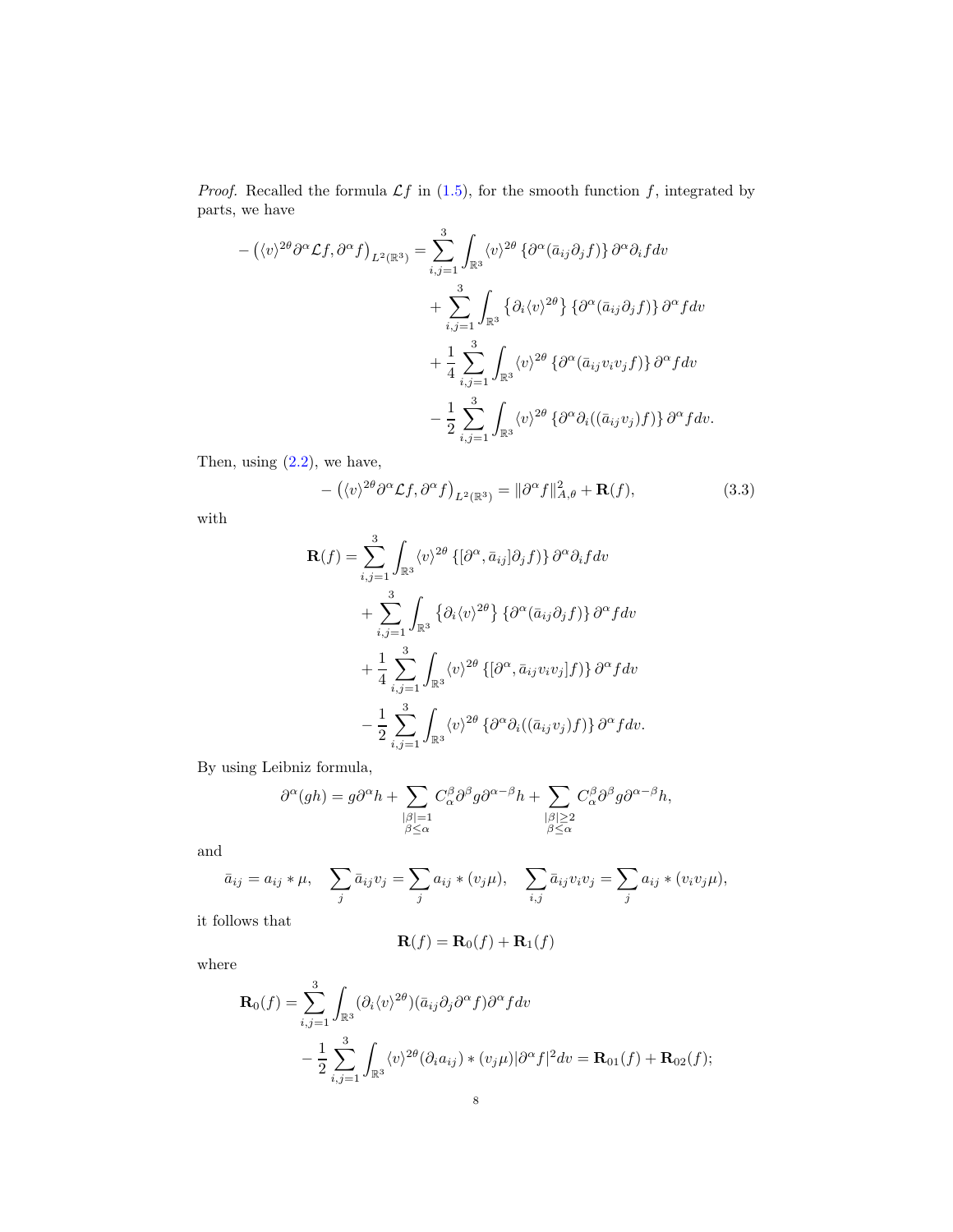$$
\mathbf{R}_{1}(f) = \sum_{\substack{\beta \geq 1 \\ \beta \leq \alpha}} C_{\alpha}^{\beta} \sum_{i,j=1}^{3} \int_{\mathbb{R}^{3}} \langle v \rangle^{2\theta} (\partial^{\beta} \bar{a}_{ij}) (\partial^{\alpha-\beta} \partial_{j} f) \partial^{\alpha} \partial_{i} f d v
$$
  
+ 
$$
\sum_{\substack{\beta \geq 1 \\ \beta \leq \alpha}} C_{\alpha}^{\beta} \sum_{i,j=1}^{3} \int_{\mathbb{R}^{3}} \left\{ \partial_{i} \langle v \rangle^{2\theta} \right\} (\partial^{\beta} \bar{a}_{ij}) \left\{ \partial_{j} \partial^{\alpha-\beta} f \right\} \partial^{\alpha} f d v
$$
  
+ 
$$
\frac{1}{4} \sum_{\substack{\beta \geq 1 \\ \beta \leq \alpha}} C_{\alpha}^{\beta} \sum_{i,j=1}^{3} \int_{\mathbb{R}^{3}} \langle v \rangle^{2\theta} \left\{ \partial^{\beta} (a_{ij} * (v_{i}v_{j}\mu)) \right\} \partial^{\alpha-\beta} f \partial^{\alpha} f d v
$$
  
- 
$$
\frac{1}{2} \sum_{\substack{\beta \geq 1 \\ \beta \leq \alpha}} C_{\alpha}^{\beta} \sum_{i,j=1}^{3} \int_{\mathbb{R}^{3}} \langle v \rangle^{2\theta} (\partial_{i} \partial^{\beta} a_{ij}) * (v_{j} \mu) \partial^{\alpha-\beta} f \partial^{\alpha} f d v
$$
  
= 
$$
\mathbf{R}_{11} + \mathbf{R}_{12} + \mathbf{R}_{13} + \mathbf{R}_{14}.
$$

So that the proof of the Proposition [3.1](#page-6-1) is reduced to the estimations of terms  $\mathbf{R}_0(f)$  and  $\mathbf{R}_1(f)$ , which will give by the following two lemmas.

**Lemma 3.3.** We have, for  $\alpha \in \mathbb{N}^3$ ,

$$
|\mathbf{R}_0(f)| \lesssim \langle \theta \rangle \|\partial^{\alpha} f\|_{A,\theta} \|\partial^{\alpha} f\|_{2,\frac{\gamma}{2}+\theta}.
$$
 (3.4)

*Proof.* By using  $(2.5)$ , we get

$$
|(\partial_i a_{ij}) * (v_j \mu)| \lesssim \langle v \rangle^{\gamma+1}, \quad |(a_{ij}) * (v_j \mu)| \lesssim \langle v \rangle^{\gamma+2}
$$

then  $(2.4)$  imply

$$
|\mathbf{R}_{02}(f)| = \left| \sum_{i,j=1}^{3} \int_{\mathbb{R}^3} \langle v \rangle^{2\theta} (\partial_i a_{ij}) \cdot (v_j \mu) | \partial^{\alpha} f |^2 dv \right|
$$
  

$$
\lesssim \int_{\mathbb{R}^3} \langle v \rangle^{\gamma+1+2\theta} | \partial^{\alpha} f |^2 dv
$$
  

$$
\lesssim \| \partial^{\alpha} f \|_{2, \frac{\gamma}{2}+\theta} \| \partial^{\alpha} f \|_{2, \frac{\gamma}{2}+1+\theta} \lesssim \| \partial^{\alpha} f \|_{2, \frac{\gamma}{2}+\theta} \| \partial^{\alpha} f \|_{A, \theta}.
$$

For the term  $\mathbf{R}_{01},$  we use

$$
\partial_i \langle v \rangle^{2\theta} = 2\theta \langle v \rangle^{2\theta - 2} v_i,
$$

then,

$$
\mathbf{R}_{01}(f) = \sum_{i,j=1}^{3} \int_{\mathbb{R}^3} (\partial_i \langle v \rangle^{2\theta}) (\bar{a}_{ij} \partial_j \partial^\alpha f) \partial^\alpha f dv
$$
  
=  $2\theta \sum_{i,j=1}^{3} \int_{\mathbb{R}^3} \langle v \rangle^{2\theta-2} (\bar{a}_{ij} v_i \partial_j \partial^\alpha f) \partial^\alpha f dv$   
=  $2\theta \sum_{i,j=1}^{3} \int_{\mathbb{R}^3} \langle v \rangle^{2\theta-2} (a_{ij} * (v_i \mu) \partial_j \partial^\alpha f) \partial^\alpha f dv.$ 

It follows that

$$
|\mathbf{R}_{01}(f)| \le 2|\theta| \sum_{j=1}^{3} \int_{\mathbb{R}^3} \langle v \rangle^{2\theta + \gamma} |\partial_j \partial^\alpha f| |\partial^\alpha f| dv
$$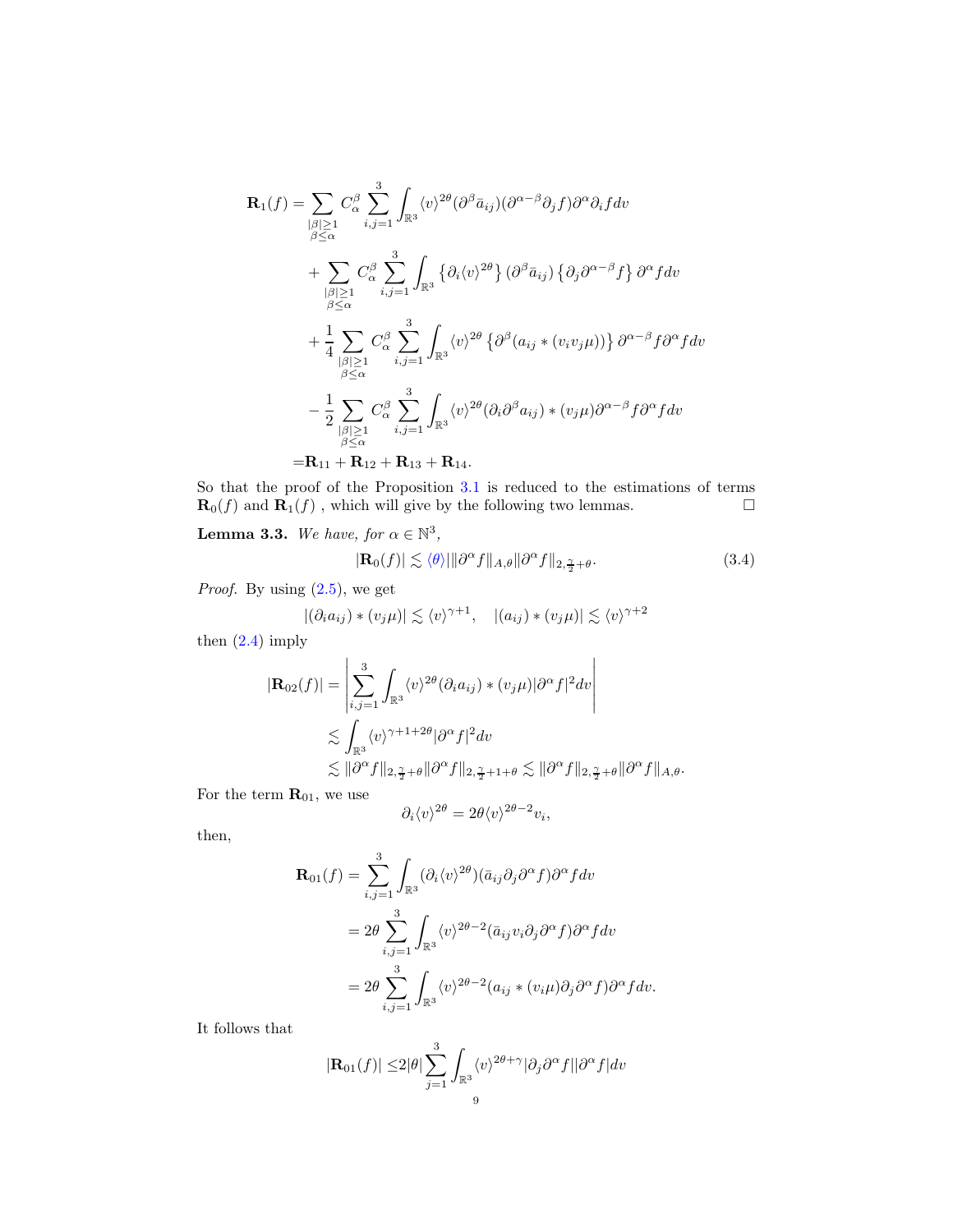$$
\begin{aligned} &\lesssim \!\!|\theta| \sum_{j=1}^3 \|\partial_j \partial^\alpha f\|_{2,\frac{\gamma}{2}+\theta} \|\partial^\alpha f\|_{2,\frac{\gamma}{2}+\theta} \\ &\lesssim \!|\theta| \|\partial^\alpha f\|_{A,\theta} \|\partial^\alpha f\|_{2,\frac{\gamma}{2}+\theta}. \end{aligned}
$$

Which give the estimate of  $\mathbf{R}_0(f)$ .

**Lemma 3.4.** We have, for  $\alpha \in \mathbb{N}^3, |\alpha| \geq 1$ ,

 $\overline{1}$ 

$$
|\mathbf{R}_1(f)| \lesssim \sum_{\substack{|\beta|=1\\ \beta \le \alpha}} C_{\alpha}^{\beta} ||\partial^{\alpha-\beta} f||_{A,\theta} \left( ||\partial^{\alpha} f||_{A,\theta} + |\theta| ||\partial^{\alpha} f||_{2,\theta+\frac{\gamma}{2}} \right).
$$
 (3.5)

 $\overline{\phantom{a}}$  $\overline{\phantom{a}}$  $\overline{\phantom{a}}$  $\overline{\phantom{a}}$  $\overline{\phantom{a}}$  $\overline{\phantom{a}}$  $\overline{\phantom{a}}$  $\overline{\phantom{a}}$ 

*Proof.* Now we estimate  $\mathbf{R}_1$ . For the term  $\mathbf{R}_{11}(f)$ , by using the inequality [\(2.11\)](#page-4-0) in Lemma [2.2](#page-4-1) directly, we obtain that

$$
|\mathbf{R}_{11}(f)| = \left| \sum_{\substack{\beta \geq 1 \\ \beta \leq \alpha}} C_{\alpha}^{\beta} \sum_{i,j=1}^{3} \int_{\mathbb{R}^{3}} \langle v \rangle^{2\theta} (\partial^{\beta} \bar{a}_{ij}) (\partial^{\alpha-\beta} \partial_{j} f) \partial^{\alpha} \partial_{i} f d v \right|
$$
  

$$
\lesssim \sum_{\substack{\beta \geq 1 \\ \beta \leq \alpha}} C_{\alpha}^{\beta} \sqrt{\beta!} \| \partial^{\alpha-\beta} f \|_{A,\theta} \| \partial^{\alpha} f \|_{A,\theta}.
$$

For the two terms  $\mathbf{R}_{13}(f), \mathbf{R}_{14}(f)$ , we can deduce from the inequality [\(2.8\)](#page-3-0) in Lemma  $2.1$  and  $(2.4)$  that

$$
|\mathbf{R}_{13}(f)| + |\mathbf{R}_{14}(f)| = \left| \frac{1}{4} \sum_{\substack{|\beta| \geq 1 \\ \beta \leq \alpha}} C_{\alpha}^{\beta} \sum_{i,j=1}^{3} \int_{\mathbb{R}^{3}} \langle v \rangle^{2\theta} \left\{ \partial^{\beta} (a_{ij} * (v_{i}v_{j}\mu)) \right\} \partial^{\alpha-\beta} f \partial^{\alpha} f dv \right| + \left| \frac{1}{2} \sum_{\substack{|\beta| \geq 1 \\ \beta \leq \alpha}} C_{\alpha}^{\beta} \sum_{i,j=1}^{3} \int_{\mathbb{R}^{3}} \langle v \rangle^{2\theta} (\partial_{i} \partial^{\beta} a_{ij}) * (v_{j}\mu) \partial^{\alpha-\beta} f \partial^{\alpha} f dv \right| \n\lesssim \sum_{\substack{|\beta| \geq 1 \\ \beta \leq \alpha}} C_{\alpha}^{\beta} \int_{\mathbb{R}^{3}} \langle v \rangle^{2\theta+\gamma+1} |\beta| \sqrt{\beta!} |\partial^{\alpha-\beta} f| |\partial^{\alpha} f| dv \n\lesssim \sum_{\substack{|\beta| \geq 1 \\ \beta \leq \alpha}} C_{\alpha}^{\beta} |\beta| \sqrt{\beta!} ||\partial^{\alpha-\beta} f||_{2,\theta+\frac{\gamma+2}{2}} ||\partial^{\alpha} f||_{2,\theta+\frac{\gamma}{2}} \n\lesssim \sum_{\substack{|\beta| \geq 1 \\ \beta \leq \alpha}} C_{\alpha}^{\beta} |\beta| \sqrt{\beta!} ||\partial^{\alpha-\beta} f||_{A,\theta} ||\partial^{\alpha} f||_{2,\theta+\frac{\gamma}{2}}.
$$

For the term  $\mathbf{R}_{12}(f)$ , for  $|\beta| \geq 1$ , it follows from  $(2.7)$  in Lemma [2.1](#page-3-1) that  $|\partial_i \langle v \rangle^{2\theta} \partial^\beta \bar{a}_{ij} | \lesssim |\theta| \langle v \rangle^{2\theta-1} \langle v \rangle^{\gamma+1} \sqrt{\beta!} \le |\theta| \langle v \rangle^{2\theta+\gamma} \sqrt{\beta!}.$ 

Then we have

$$
|\mathbf{R}_{12}(f)| = \left| \sum_{\substack{\beta \geq 1 \\ \beta \leq \alpha}} C_{\alpha}^{\beta} \sum_{i,j=1}^{3} \int_{\mathbb{R}^{3}} \left\{ \partial_{i} \langle v \rangle^{2\theta} \right\} (\partial^{\beta} \bar{a}_{ij}) \left\{ \partial_{j} \partial^{\alpha-\beta} f \right\} \partial^{\alpha} f dv \right|
$$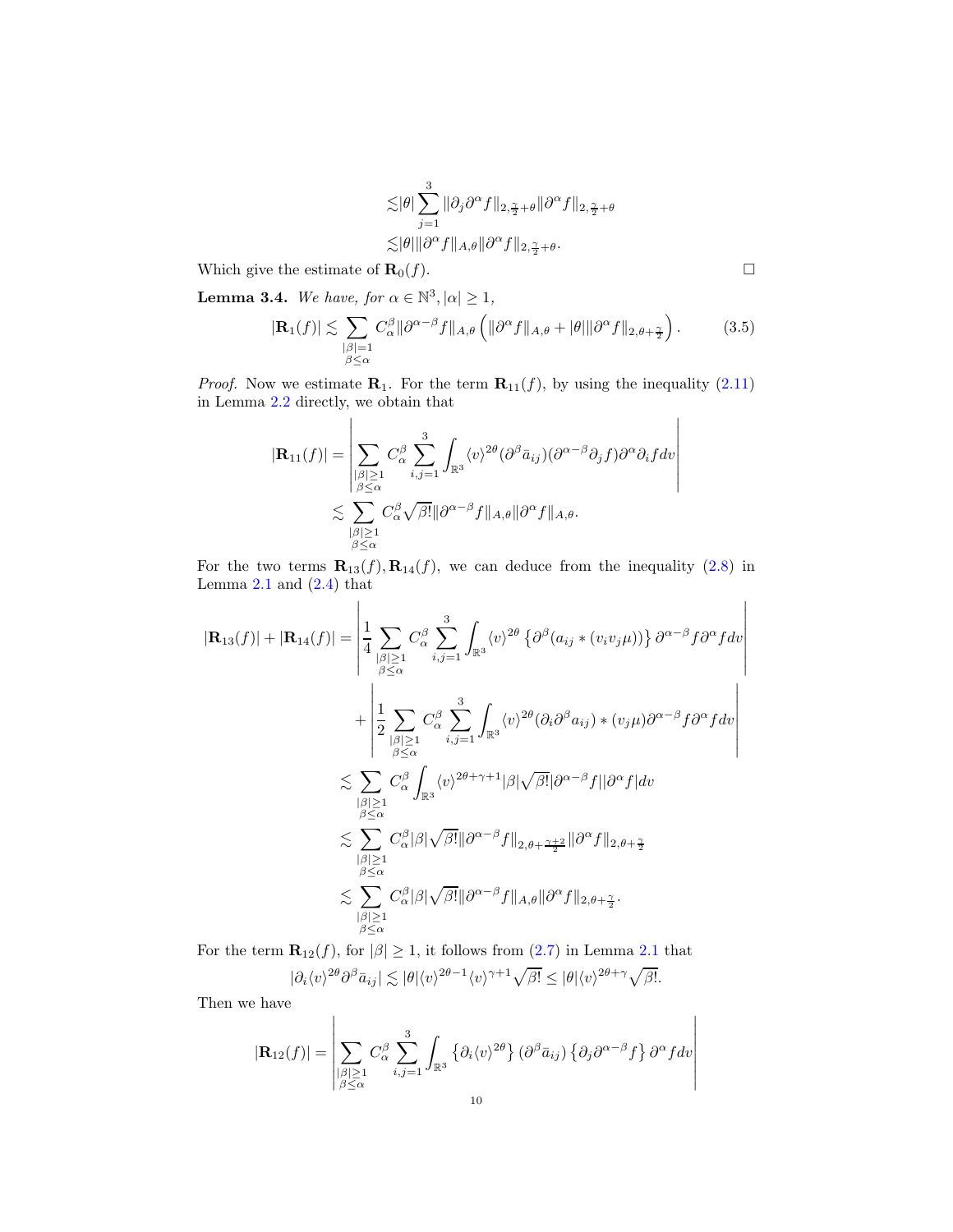$$
\lesssim |\theta| \sum_{\substack{\vert \beta \vert \geq 1 \\ \beta \leq \alpha}} C_{\alpha}^{\beta} \sqrt{\beta!} \sum_{j=1}^{3} \|\partial^{\alpha-\beta}\partial_{j}f\|_{2,\frac{\gamma}{2}+\theta} \|\partial^{\alpha}f\|_{2,\frac{\gamma}{2}+\theta}
$$
  

$$
\lesssim |\theta| \sum_{\substack{\vert \beta \vert \geq 1 \\ \beta \leq \alpha}} C_{\alpha}^{\beta} \sqrt{\beta!} \|\partial^{\alpha-\beta}f\|_{A,\theta} \|\partial^{\alpha}f\|_{2,\frac{\gamma}{2}+\theta}.
$$

We conclude that

$$
|\mathbf{R}_{1}(f)| \lesssim \sum_{\substack{\beta \leq \Delta \\ \beta \leq \alpha}} C_{\alpha}^{\beta} \sqrt{\beta!} ||\partial^{\alpha-\beta} f||_{A,\theta} ||\partial^{\alpha} f||_{A,\theta}
$$
  
+ 
$$
|\theta| \sum_{\substack{\beta \leq \alpha \\ \beta \leq \alpha}} C_{\alpha}^{\beta} \sqrt{\beta!} ||\partial^{\alpha-\beta} f||_{A,\theta} ||\partial^{\alpha} f||_{2,\theta+\frac{\gamma}{2}}
$$
  
+ 
$$
\sum_{\substack{\beta \leq \alpha \\ \beta \leq \alpha}} C_{\alpha}^{\beta} |\beta| \sqrt{\beta!} ||\partial^{\alpha-\beta} f||_{A,\theta} ||\partial^{\alpha} f||_{2,\theta+\frac{\gamma}{2}}.
$$

 $\Box$ 

<span id="page-10-0"></span>Substituting the estimates of  $\mathbf{R}_0(f), \mathbf{R}_1(f)$  into the decomposition [\(3.3\)](#page-7-0), we can end the proof of Proposition [3.1.](#page-6-1)

### 4. Existence and uniqueness of linear Landau equation.

<span id="page-10-2"></span>**Proposition 4.1.** For  $-3 < \gamma < 0$ ,  $T > 0$ ,  $f_0 \in L^2(\mathbb{R}^3)$ , the Cauchy problem [\(1.5\)](#page-1-0) admits a unique weak solution

$$
f \in L^{\infty}([0,T];L^2(\mathbb{R}^3))
$$

satisfying

$$
||f(t)||_{L^2(\mathbb{R}^3)} \le 2e^{2C_0T} ||f_0||_{L^2(\mathbb{R}^3)}
$$

where  $C_0$  was defined in Proposition [3.1.](#page-6-1)

*Proof.* The existence of the weak solution is similar to that in  $[1, 14, 9]$  $[1, 14, 9]$  $[1, 14, 9]$  $[1, 14, 9]$ . We consider the operator

$$
\mathcal{P}=-\partial_t+\mathcal{L}.
$$

For any  $\varphi \in C^{\infty}([0, T]; \mathcal{S}(\mathbb{R}^3))$  with  $\varphi(T) = 0$ , it follows from  $(3.1)$  that

$$
\begin{aligned} (\varphi(t),\mathcal{P}^*\varphi(t))_{L^2(\mathbb{R}^3)} &= (\partial_t\varphi,\varphi)_{L^2(\mathbb{R}^3)} + (\mathcal{L}\varphi,\varphi)_{L^2(\mathbb{R}^3)} \\ &\leq \frac{1}{2}\frac{d}{dt}\|\varphi\|_{L^2(\mathbb{R}^3)}^2 - \|\varphi\|_A^2 + C_0\|\varphi\|_{2,\frac{\gamma}{2}}^2. \end{aligned}
$$

Since  $\gamma < 0$ , we have

$$
-\frac{1}{2}\frac{d}{dt}\|\varphi\|_{L^2(\mathbb{R}^3)}^2+\|\varphi\|_A^2\leq (\varphi(t),\mathcal{P}^*\varphi(t))_{L^2(\mathbb{R}^3)}+C_0\|\varphi\|_{L^2(\mathbb{R}^3)}^2.
$$

Which implies that

$$
-\frac{d}{dt}\left(e^{2C_0t}\|\varphi\|_{L^2(\mathbb{R}^3)}^2\right)+e^{2C_0t}\|\varphi\|_A^2\leq 2e^{2C_0t}\|\varphi\|_{L^2(\mathbb{R}^3)}\|\mathcal{P}^*\varphi(t)\|_{L^2(\mathbb{R}^3)},
$$

Then one can verify that

<span id="page-10-1"></span>
$$
\sup_{0 \le t \le T} \|\varphi(t)\|_{L^2(\mathbb{R}^3)}^2 \le 2e^{2C_0T} \int_0^T \|\mathcal{P}^*\varphi(s)\|_{L^2(\mathbb{R}^3)} ds. \tag{4.1}
$$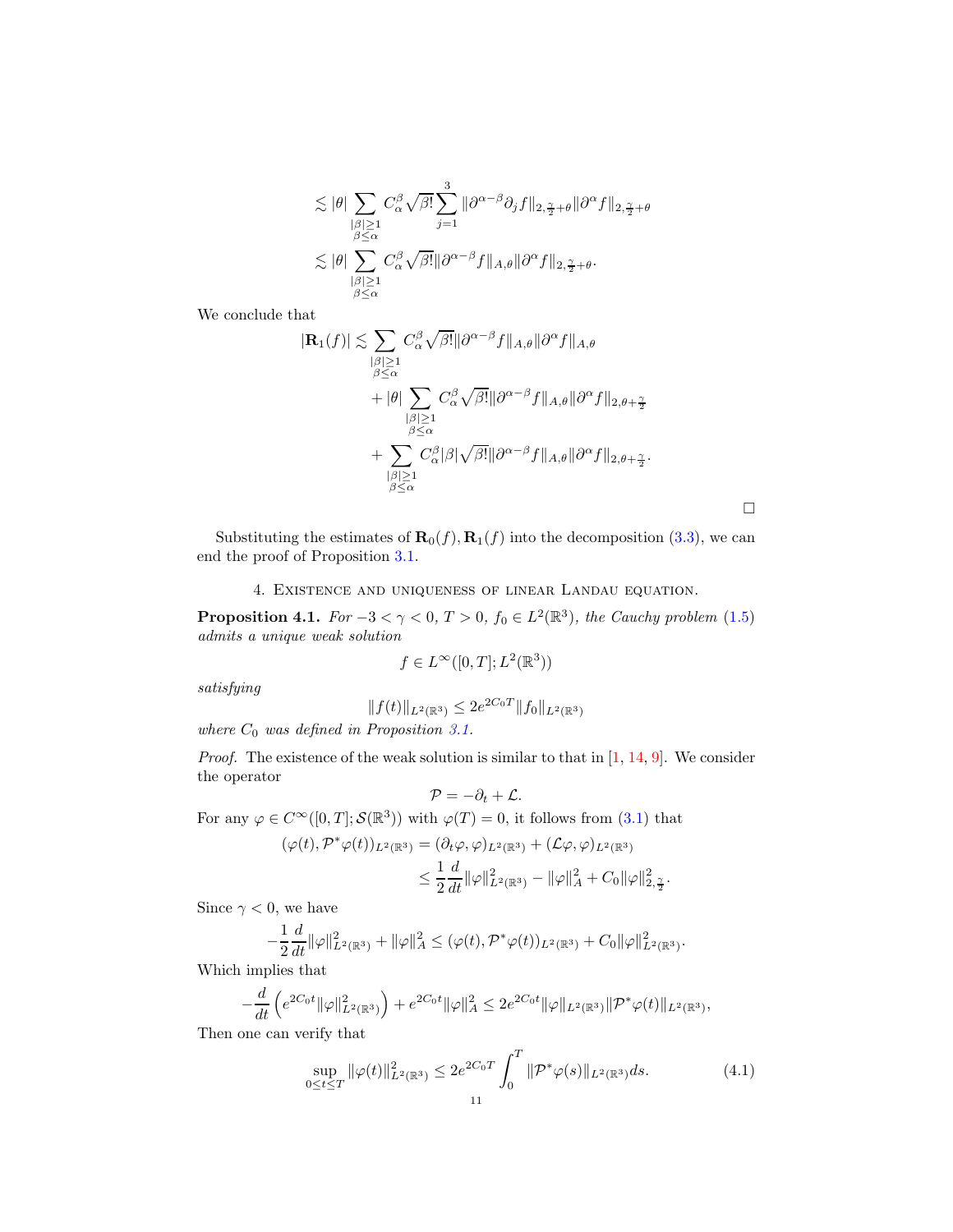In the following, we set the vector subspace,

$$
\mathbb{U} = \left\{ u = \mathcal{P}\varphi : \varphi \in C^{\infty}([0,T],\mathcal{S}(\mathbb{R}^6_{x,v})), \varphi(T) = 0 \right\} \subset L^1([0,T],L^2(\mathbb{R}^3))).
$$

Since  $f_0 \in L^2(\mathbb{R}^3)$ , we define the linear functional

$$
\mathcal{G}: \mathbb{U} \to \mathbb{R}
$$
  

$$
h = \mathcal{P}^* \varphi \mapsto (f_0, \varphi(0))_{L^2(\mathbb{R}^3)},
$$

where  $\varphi \in C^{\infty}([0,T], \mathcal{S}(\mathbb{R}^3))$  with  $\varphi(T) = 0$ . From [\(4.1\)](#page-10-1), the operator  $\mathcal{P}^*$  is injective. Therefore the linear functional  $\mathcal G$  is well-defined and moreover, we obtain

$$
|\mathcal{G}(h)| \leq ||f_0||_{L^2} ||\varphi(0)||_{L^2(\mathbb{R}^3)} \leq ||f_0||_{L^2} ||\varphi||_{L^\infty([0,T];L^2(\mathbb{R}^3))}
$$
  
\n
$$
\leq 2e^{2C_0T} ||f_0||_{L^2} ||\mathcal{P}^*\varphi||_{L^1([0,T],L^2(\mathbb{R}^3))} = 2e^{2C_0T} ||f_0||_{L^2} ||h||_{L^1([0,T];L^2(\mathbb{R}^3))}.
$$

This shows that G is a continuous linear form on  $(\mathbb{U}, \|\cdot\|_{L^1([0,T],L^2(\mathbb{R}^3))})$ . By using the Hahn-Banach theorem,  $G$  can be extended as a continuous linear form on  $L^1([0,T];L^2(\mathbb{R}^3))$  with a norm smaller than  $2e^{2C_0T}||f_0||_{L^2(\mathbb{R}^3)}$ . It follows the Riesz representation theorem that there exists a unique  $f \in L^{\infty}([0,T]; L^2(\mathbb{R}^3))$  satisfying

$$
||f||_{L^{\infty}([0,T];L^2(\mathbb{R}^3))} \leq 2e^{2C_0T} ||f_0||_{L^2(\mathbb{R}^3)},
$$

such that

$$
\forall h \in L^{1}([0, T]; L^{2}(\mathbb{R}^{3})), \qquad \mathcal{G}(h) = \int_{0}^{T} (f(t), h(t))_{L^{2}(\mathbb{R}^{3})} dt.
$$

Which implies that for all  $\varphi \in C_0^{\infty}((0,T), \mathcal{S}(\mathbb{R}^3)),$ 

$$
\mathcal{G}(\mathcal{P}^*\varphi) = \int_0^T \left(f(t), \mathcal{P}^*\varphi(t)\right)_{L^2(\mathbb{R}^3)} dt = (f_0, \varphi(0))_{L^2(\mathbb{R}^3)}.
$$

Therefore,  $f \in L^{\infty}([0,T]; L^2(\mathbb{R}^3))$  is a weak solution of the Cauchy problem [\(1.5\)](#page-1-0). Let  $\tilde{f} \in L^{\infty}([0,T]; L^{2}(\mathbb{R}^{3}))$  be another weak solution of the Cauchy problem  $(1.5)$ satisfying

$$
\|\tilde{f}\|_{L^{\infty}([0,T];L^2(\mathbb{R}^3))} \le 2e^{2C_0T} \|f_0\|_{L^2(\mathbb{R}^3)},
$$

Set  $w(t) = f(t) - \tilde{f}(t)$ , we have that for all  $\varphi \in C_0^{\infty}((0,T), \mathcal{S}(\mathbb{R}^3))$ ,  $\int_0^T$  $\int_{0}^{t} (w(t), \mathcal{P}^*\varphi(t))_{L^2(\mathbb{R}^3)} dt = 0.$ 

Which shows that 
$$
w(t) = 0
$$
 in  $L^{\infty}([0, T]; L^{2}(\mathbb{R}^{3}))$ . The proof of Proposition 4.1 is completed.

 $\Box$ 

### <span id="page-11-0"></span>5. Analytic smoothing effect for linear Landau equation

Let f be the solution of Cauchy problem  $(1.5)$ , that is,

$$
\partial_t f = \mathcal{L}f, \quad f|_{t=0} = f_0,
$$

then similar to the estimate of  $\mathbf{R}_0$  in Proposition [3.1](#page-6-1) with  $\theta = 0$ , we have

$$
\frac{d}{dt}||f||_{L^{2}(\mathbb{R}^{3})}^{2} = 2(\partial_{t}f, f)_{L^{2}(\mathbb{R}^{3})} = 2(\mathcal{L}f, f)_{L^{2}(\mathbb{R}^{3})}
$$
\n
$$
\leq -2||f||_{A}^{2} + 2C_{0}||f||_{2, \frac{\gamma}{2}}^{2}.
$$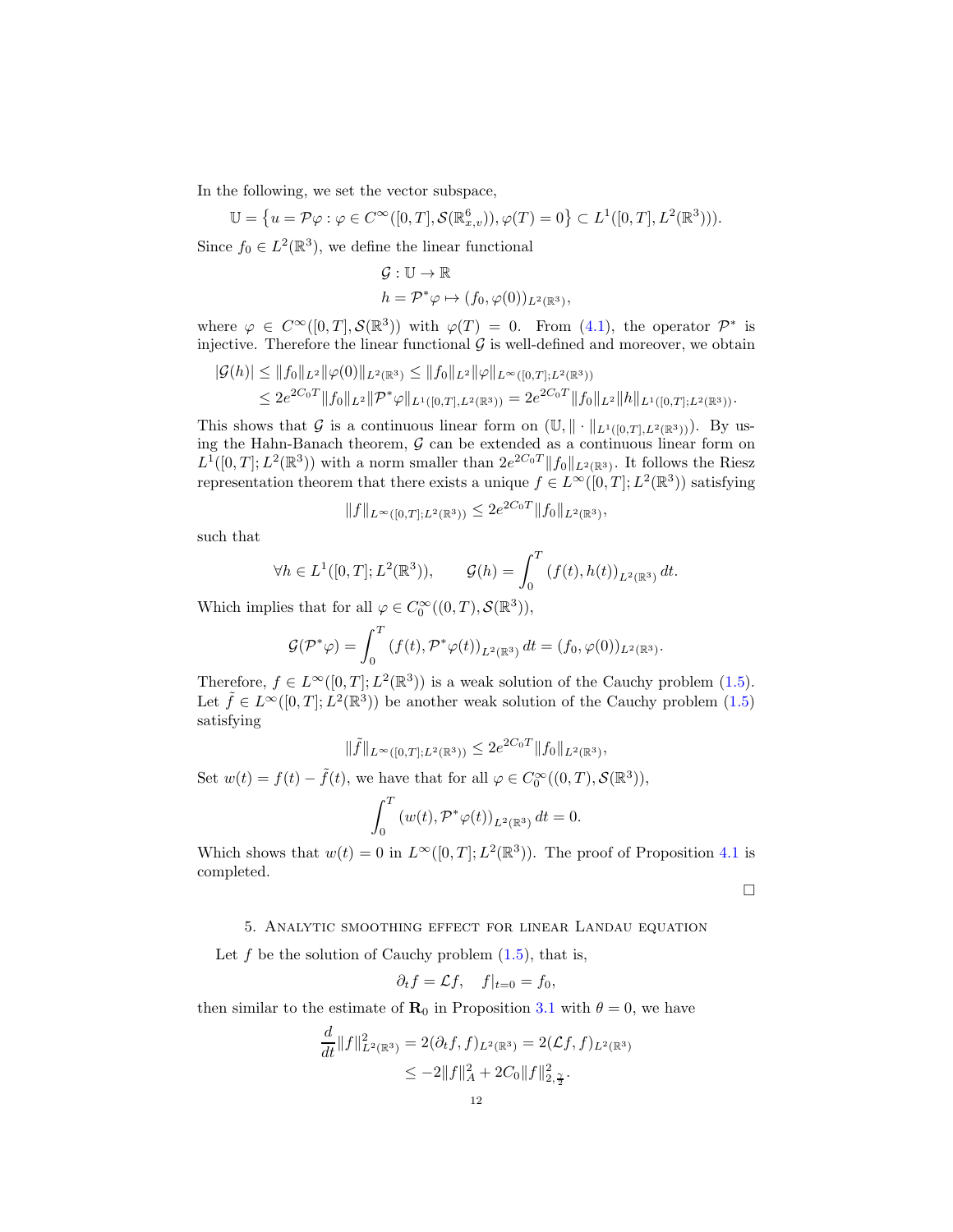This implies that (since  $\gamma < 0$ ),

$$
\frac{d}{dt}||f||_{L^{2}(\mathbb{R}^{3})}^{2} + 2||f||_{A}^{2} \leq 2C_{0}||f||_{L^{2}(\mathbb{R}^{3})}^{2}.
$$

By using the Gronwall inequality, for any  $T > 0$  and  $0 < t < T$ , we have

<span id="page-12-1"></span>
$$
||f(t)||_{L^{2}(\mathbb{R}^{3})}^{2} + \int_{0}^{t} ||f(s)||_{A}^{2} ds \le e^{2C_{0}T} ||f_{0}||_{L^{2}(\mathbb{R}^{3})}^{2}.
$$
\n(5.1)

Let  $|\alpha|=1,$  it follows from Proposition [3.1](#page-6-1) with  $\theta=\gamma$  that

$$
\frac{d}{dt}||t^{\frac{1}{2}}\langle v\rangle^{\frac{\gamma}{2}}\partial^{\alpha}f||_{L^{2}(\mathbb{R}^{3})}^{2} = 2\langle\langle v\rangle^{\gamma}\partial^{\alpha}\partial_{t}f, t\partial^{\alpha}f\rangle + ||\langle v\rangle^{\frac{\gamma}{2}}\partial^{\alpha}f||_{L^{2}(\mathbb{R}^{3})}^{2}
$$
\n
$$
= 2\langle\langle v\rangle^{\gamma}\partial^{\alpha}\mathcal{L}f, t\partial^{\alpha}f\rangle_{L^{2}(\mathbb{R}^{3})} + ||\langle v\rangle^{\frac{\gamma}{2}}\partial^{\alpha}f||_{L^{2}(\mathbb{R}^{3})}^{2}
$$
\n
$$
\leq -2||t^{\frac{1}{2}}\partial^{\alpha}f||_{A, \frac{\gamma}{2}}^{2} + 2C_{0}t||f||_{A, \frac{\gamma}{2}}||\partial^{\alpha}f||_{A, \frac{\gamma}{2}} + ||\langle v\rangle^{\frac{\gamma}{2}}\partial^{\alpha}f||_{L^{2}(\mathbb{R}^{3})}^{2}.
$$
\n
$$
(5.2)
$$

<span id="page-12-0"></span>By using the inequality [\(2.4\)](#page-2-4), one can verify that, for any  $0 < t < T$  and  $\gamma < 0$ ,

$$
||f||_{A, \frac{\gamma}{2}} \le ||f||_A, \quad ||\langle v \rangle^{\frac{\gamma}{2}} \partial^{\alpha} f||_{L^2(\mathbb{R}^3)}^2 \le \frac{1}{C_1} ||f||_A^2.
$$

Substituting back to the estimate  $(5.2)$ , we have

$$
\frac{d}{dt} \|t^{\frac{1}{2}} \partial^{\alpha} f\|_{2, \frac{\gamma}{2}}^2 + \|t^{\frac{1}{2}} \partial^{\alpha} f\|_{A, \frac{\gamma}{2}}^2 \leq \left(C_0^2 t + \frac{1}{C_1}\right) \|f\|_{A}^2.
$$

Integral on [0, t], and using [\(5.1\)](#page-12-1), one can verify that, for  $|\alpha|=1$ ,

<span id="page-12-3"></span>
$$
||t^{\frac{1}{2}}\partial^{\alpha}f||_{2,\frac{\gamma}{2}}^{2} + \int_{0}^{t} ||\tau^{\frac{1}{2}}\partial^{\alpha}u||_{A}^{2}d\tau \leq \left(C_{0}^{2}T + \frac{1}{C_{1}}\right)e^{2C_{0}T}||f_{0}||_{L^{2}(\mathbb{R}^{3})}^{2} \leq C^{4}.
$$
 (5.3)

<span id="page-12-5"></span>**Proposition 5.1.** For any  $m \in \mathbb{N}$  and  $\alpha \in \mathbb{N}^3$ ,  $|\alpha| = m$ , we have, for  $0 < t \leq 1$ ,

<span id="page-12-2"></span>
$$
\|t^{\frac{|\alpha|}{2}}\partial^{\alpha}f\|_{2,\frac{\gamma|\alpha|}{2}}^2 + \int_0^t \|\tau^{\frac{|\alpha|}{2}}\partial^{\alpha}f\|_{A,\frac{\gamma|\alpha|}{2}}^2 d\tau \leq C^{2|\alpha|+2}(\alpha!)^2. \tag{5.4}
$$

where C is independent on  $\alpha$ .

This Proposition imply Theorem [1.1.](#page-1-2)

*Proof.* In fact, we have proved that the assumption  $(5.4)$  holds true for  $m = 0,1$ by  $(5.1)$  and  $(5.3)$ .

Now assume that the assumption [\(5.4\)](#page-12-2) holds true for  $|\alpha| \leq m - 1$ , that means, for any  $|\alpha| \leq m - 1$ , for  $0 < t \leq 1$ ,

<span id="page-12-4"></span>
$$
\|t^{\frac{|\alpha|}{2}}\partial^{\alpha}f\|_{2,\frac{\gamma|\alpha|}{2}}^2 + \int_0^t \|\tau^{\frac{|\alpha|}{2}}\partial^{\alpha}f\|_{A,\frac{\gamma|\alpha|}{2}}^2 d\tau \leq C^{2|\alpha|+2}(\alpha!)^2. \tag{5.5}
$$

We intend to prove the validity of  $(5.4)$  for m. Firstly

$$
\begin{split} &\frac{d}{dt}\|t^{\frac{|\alpha|}{2}}\langle v\rangle^{\frac{\gamma|\alpha|}{2}}\partial^\alpha f\|_{L^2(\mathbb{R}^3)}^2\\ &=2t^{|\alpha|}\langle\langle v\rangle^{\gamma|\alpha|}\partial^\alpha\partial_tf,\partial^\alpha f\rangle_{L^2(\mathbb{R}^3)}+|\alpha|t^{|\alpha|-1}\|\langle v\rangle^{\frac{\gamma|\alpha|}{2}}\partial^\alpha f\|_{L^2(\mathbb{R}^3)}^2\\ &=2t^{|\alpha|}\langle\langle v\rangle^{\gamma|\alpha|}\partial^\alpha\mathcal{L}f,\partial^\alpha f\rangle_{L^2(\mathbb{R}^3)}+|\alpha|t^{|\alpha|-1}\|\langle v\rangle^{\frac{\gamma|\alpha|}{2}}\partial^\alpha f\|_{L^2(\mathbb{R}^3)}^2 \end{split}
$$

Let  $\theta = \frac{\gamma |\alpha|}{2}$  $\frac{1}{2}$  in Proposition [3.1,](#page-6-1) it follows that,

$$
\frac{d}{dt} \|t^{\frac{|\alpha|}{2}} \langle v \rangle^{\frac{\gamma |\alpha|}{2}} \partial^\alpha f \|^2_{L^2(\mathbb{R}^3)} \leq -2 \|t^{\frac{|\alpha|}{2}} \partial^\alpha f \|^2_{A, \frac{\gamma |\alpha|}{2}} + \mathbf{B}(f),
$$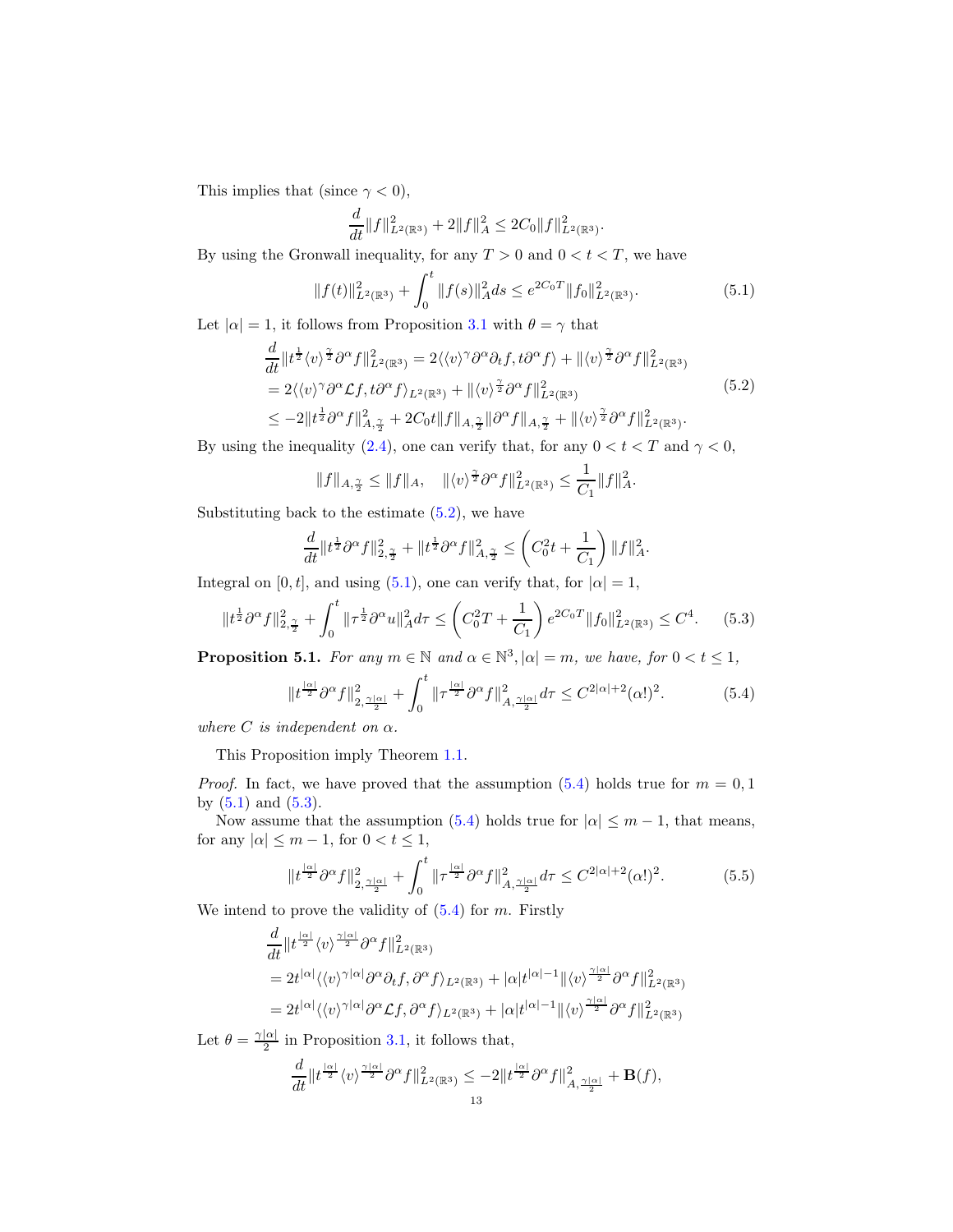and

<span id="page-13-0"></span>
$$
\sum_{|\alpha|=m} \|t^{\frac{|\alpha|}{2}} \langle v \rangle^{\frac{\gamma |\alpha|}{2}} \partial^{\alpha} f \|_{L^{2}(\mathbb{R}^{3})}^{2} + 2 \sum_{|\alpha|=m} \int_{0}^{t} \|\tau^{\frac{|\alpha|}{2}} \partial^{\alpha} f \|_{A,\frac{\gamma |\alpha|}{2}}^{2} d\tau \leq \int_{0}^{t} \mathbf{B}(f) d\tau, \tag{5.6}
$$

with

$$
\mathbf{B}(f) = |\alpha|t^{|\alpha|-1} \|\langle v \rangle^{\frac{\gamma|\alpha|}{2}} \partial^{\alpha} f \|^2_{L^2(\mathbb{R}^3)} \n+ 2C_0 \sum_{\substack{|\beta| \geq 1 \\ \beta \leq \alpha}} C_{\alpha}^{\beta} \sqrt{\beta!} t^{|\alpha|} \|\partial^{\alpha-\beta} f\|_{A, \frac{\gamma|\alpha|}{2}} \|\partial^{\alpha} f\|_{A, \frac{\gamma|\alpha|}{2}} \n+ 2C_0 \sum_{\substack{|\beta| \geq 2 \\ \beta \leq \alpha}} C_{\alpha}^{\beta} |\beta| \sqrt{\beta!} t^{|\alpha|} \|\partial^{\alpha-\beta} f\|_{A, \frac{\gamma|\alpha|}{2}} \|\partial^{\alpha} f\|_{2, \frac{\gamma|\alpha|}{2} + \frac{\gamma}{2}} \n+ C_0 |\gamma| |\alpha| \sum_{\beta \leq \alpha} C_{\alpha}^{\beta} \sqrt{\beta!} t^{|\alpha|} \|\partial^{\alpha-\beta} f\|_{A, \frac{\gamma|\alpha|}{2}} \|\partial^{\alpha} f\|_{\frac{\gamma|\alpha|}{2} + \frac{\gamma}{2}} \n= \mathbf{B}_1(f) + \mathbf{B}_2(f) + \mathbf{B}_3(f) + \mathbf{B}_4(f).
$$

It follows from the inequality [\(2.4\)](#page-2-4) again,

$$
\mathbf{B}_{1}(f) = |\alpha|t^{|\alpha|-1}||\langle v \rangle^{\frac{\gamma|\alpha|}{2}} \partial^{\alpha} f||_{L^{2}(\mathbb{R}^{3})}^{2}
$$
  
\n
$$
\leq |\alpha|t^{|\alpha-e_{k_{0}}|}||\langle v \rangle^{\frac{\gamma|\alpha-e_{k_{0}}|}{2}} \partial^{\alpha-e_{k_{0}}}\nabla f||_{L^{2}(\mathbb{R}^{3})}^{2}
$$
  
\n
$$
\leq \frac{1}{C_{1}}|\alpha||t^{\frac{|\alpha-e_{k_{0}}|}{2}}\langle v \rangle^{\frac{\gamma(|\alpha-e_{k_{0}}|)}{2}} \partial^{\alpha-e_{k_{0}}} f||_{A}^{2},
$$

where  $k_0$  is choose with  $\alpha_{k_0} = \max{\{\alpha_1, \alpha_2, \alpha_3\}}$ . So that, by induction assumption  $(5.5)$  for  $|\alpha - e_{k_0}| = m - 1$ 

$$
\int_0^t \mathbf{B}_1(f) d\tau \leq \frac{1}{C_1} |\alpha| \int_0^t \|\tau^{\frac{|\alpha - e_{k_0}|}{2}} \langle v \rangle^{\frac{\gamma(|\alpha - e_{k_0}|)}{2}} \partial^{\alpha - e_{k_0}} f \|_A^2 d\tau
$$
  

$$
\leq \frac{|\alpha|}{C_1} C^{2|\alpha - e_{k_0}| + 2} (\alpha - e_k!)^2 \leq \frac{|\alpha|}{C_1 (\alpha_k)^2} C^{2|\alpha|} (\alpha!)^2.
$$

We get then

<span id="page-13-1"></span>
$$
\int_0^t \mathbf{B}_1(f) d\tau \le \frac{3}{C_1} C^{2|\alpha|} (\alpha!)^2
$$
\nthe fact, for any  $\beta \le \alpha, \gamma \le 0$ .

\n(5.7)

For the term  $\mathbf{B}_2(f)$ , using the fact, for any  $\beta \leq \alpha, \gamma < 0$ ,

$$
\|\partial^{\alpha-\beta} f\|_{A,\frac{\gamma|\alpha|}{2}} \le \|\partial^{\alpha-\beta} f\|_{A,\frac{\gamma|\alpha-\beta|}{2}},
$$
 by using induction assumption (5.5) for  $|\alpha-\beta| \le m-1$ , for  $0 < t \le 1$ ,

$$
\int_{0}^{t} \mathbf{B}_{2}(f) d\tau \leq 2C_{0} T^{m} \sum_{\substack{|\beta| \geq 1 \\ \beta \leq \alpha}} C_{\alpha}^{\beta} \sqrt{\beta!} \int_{0}^{t} \left\| \tau^{\frac{|\alpha-\beta|}{2}} \partial^{\alpha-\beta} f \right\|_{A, \frac{\gamma|\alpha-\beta|}{2}} \left\| \tau^{\frac{|\alpha|}{2}} \partial^{\alpha} f \right\|_{A, \frac{\gamma|\alpha|}{2}} d\tau
$$
  

$$
\leq 2C_{0} \sum_{\substack{|\beta| \geq 1 \\ \beta \leq \alpha}} C_{\alpha}^{\beta} \sqrt{\beta!} \left( \int_{0}^{t} \left\| \tau^{\frac{|\alpha-\beta|}{2}} \partial^{\alpha-\beta} f \right\|_{A, \frac{\gamma|\alpha-\beta|}{2}}^{2} d\tau \right)^{1/2} \left( \int_{0}^{t} \left\| \tau^{\frac{|\alpha|}{2}} \partial^{\alpha} f \right\|_{A, \frac{\gamma|\alpha|}{2}}^{2} d\tau \right)^{1/2}
$$
  

$$
\leq 4 \left( 2C_{0} \sum_{|\beta| \geq 1, \beta \leq \alpha} C_{\alpha}^{\beta} \sqrt{\beta!} C^{|\alpha-\beta|+1} (\alpha-\beta)! \right)^{2} + \frac{1}{2} \int_{0}^{t} \left\| \tau^{\frac{|\alpha|}{2}} \partial^{\alpha} f \right\|_{A, \frac{\gamma|\alpha|}{2}}^{2} d\tau.
$$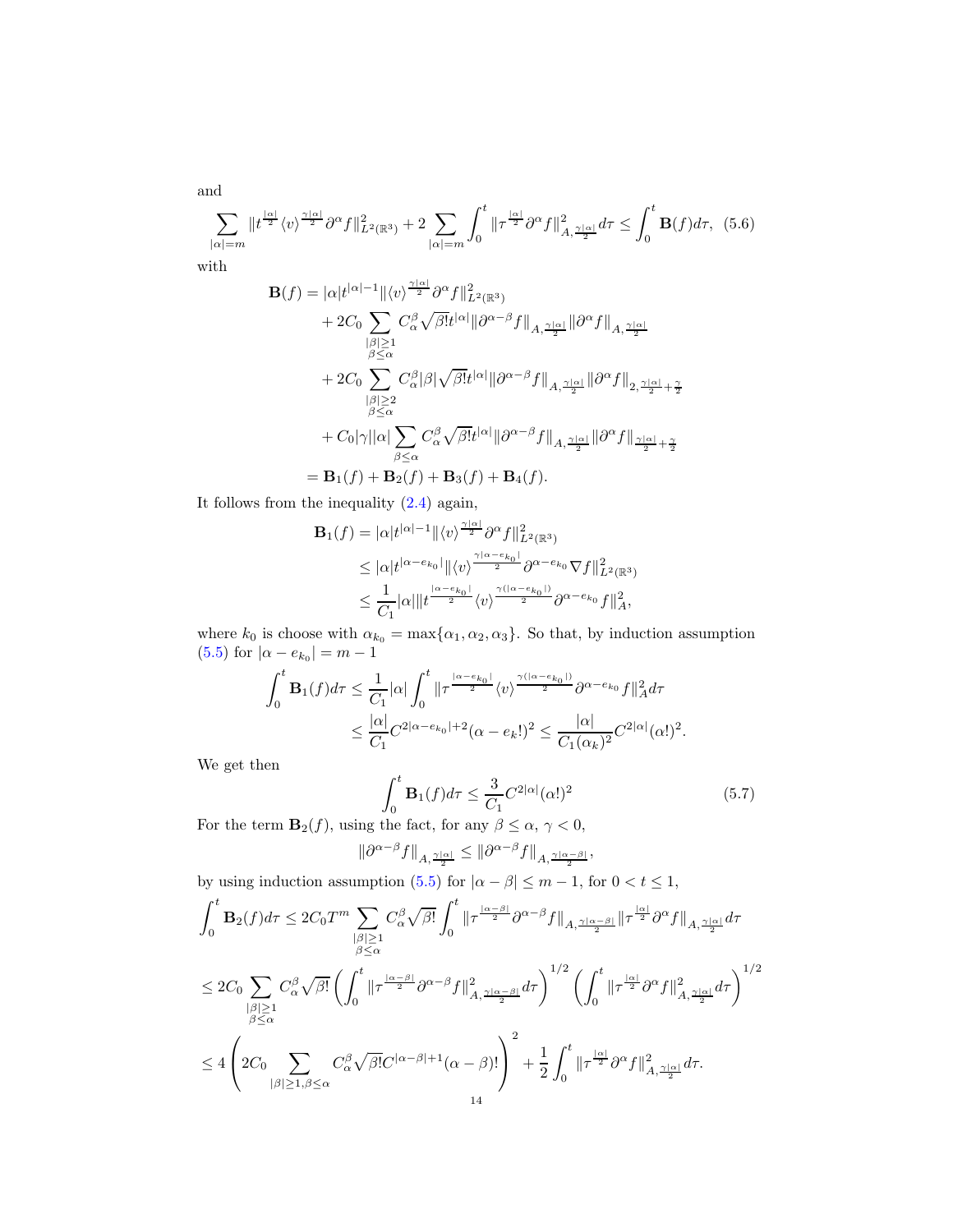We get then, for  $0 < t \leq 1$ ,

<span id="page-14-2"></span>
$$
\int_0^t \mathbf{B}_2(f)d\tau \le \tilde{C}_1^2 C^{2|\alpha|}(\alpha!)^2 + \frac{1}{2} \int_0^t \|\tau^{\frac{|\alpha|}{2}} \partial^\alpha f\|_{A,\frac{\gamma|\alpha|}{2}}^2 d\tau \tag{5.8}
$$

with

<span id="page-14-0"></span>
$$
\tilde{C}_1 \ge 4C_0 \sum_{|\beta| \ge 1} \frac{1}{\sqrt{\beta!}} C^{1-|\beta|}.
$$
\n(5.9)

For the term  $\mathbf{B}_3(f)$ , by using induction assumption [\(5.5\)](#page-12-4) for  $|\alpha - \beta| \le m - 2$ ,  $|\alpha - \beta|$  $|e_{k_0}| = m - 1,$ 

$$
\begin{split} &\int_{0}^{t}\mathbf{B}_{3}(f)d\tau\leq2C_{0}\sum_{\substack{|\beta|\geq2\\ \beta\leq\alpha}}C_{\alpha}^{\beta}|\beta|\sqrt{\beta!}\int_{0}^{t}\tau^{|\alpha|}\|\partial^{\alpha-\beta}f\|_{A,\frac{\gamma|\alpha|}{2}}\|\partial^{\alpha}f\|_{2,\frac{\gamma|\alpha|}{2}+\frac{\gamma}{2}}d\tau\\ &\leq2C_{0}\sum_{\substack{|\beta|\geq2\\ \beta\leq\alpha}}C_{\alpha}^{\beta}|\beta|\sqrt{\beta!}\left(\int_{0}^{t}\|\tau^{\frac{|\alpha-\beta|}{2}}\partial^{\alpha-\beta}f\|_{A,\frac{\gamma|\alpha-\beta|}{2}}^{2}d\tau\right)^{1/2}\\ &\times\left(\int_{0}^{t}\|\tau^{\frac{|\alpha|-1}{2}}\partial^{\alpha-e_{k_{0}}}\nabla f\|_{2,\frac{\gamma|\alpha|-1}{2}+\frac{\gamma}{2}}^{2}d\tau\right)^{1/2}\\ &\leq2C_{0}\sum_{\substack{|\beta|\geq2\\ \beta\leq\alpha}}C_{\alpha}^{\beta}|\beta|\sqrt{\beta!}\left(\int_{0}^{t}\|\tau^{\frac{|\alpha-\beta|}{2}}\partial^{\alpha-\beta}f\|_{A,\frac{\gamma|\alpha-\beta|}{2}}^{2}d\tau\right)^{1/2}\\ &\times\left(\int_{0}^{t}\|\tau^{\frac{|\alpha|-1}{2}}\partial^{\alpha-e_{k_{0}}}f\|_{A,\frac{\gamma|\alpha|-1}{2}}^{2}d\tau\right)^{1/2}\\ &\leq2C_{0}\sum_{\substack{|\beta|\geq2\\ \beta\leq\alpha}}C_{\alpha}^{\beta}|\beta|\sqrt{\beta!}C^{|\alpha-\beta|+1}(\alpha-\beta)!\ C^{|\alpha|}(\alpha-e_{k_{0}})!, \end{split}
$$

we get then

<span id="page-14-3"></span>
$$
\int_0^t \mathbf{B}_3(f)d\tau \le \tilde{C}_2^2 C^{2|\alpha|}(\alpha!)^2
$$
\n(5.10)

with

<span id="page-14-1"></span>
$$
\tilde{C}_2^2 \ge 6C_0 \sum_{|\beta| \ge 2, \beta \le \alpha} \frac{1}{\sqrt{\beta!}} C^{1-|\beta|} \ge 2C_0 \sum_{|\beta| \ge 2, \beta \le \alpha} \frac{|\beta|}{\sqrt{\beta!} \alpha_{k_0}} C^{1-|\beta|}.
$$
 (5.11)

Finally for the term  $\mathbf{B}_4(f)$ , by using induction assumption [\(5.5\)](#page-12-4) for  $|\alpha - e_{k_0}| = m - 1$ ,

$$
\int_{0}^{t} \mathbf{B}_{4}(f) d\tau \leq C_{0} |\gamma| |\alpha| \sum_{0 \leq \beta \leq \alpha} C_{\alpha}^{\beta} \sqrt{\beta!} \int_{0}^{t} \left( \left\| \tau^{\frac{|\alpha-\beta|}{2}} \right\| \partial^{\alpha-\beta} f \right\|_{A, \frac{\gamma|\alpha|}{2}} \times \left\| \tau^{\frac{|\alpha-\epsilon_{k_{0}}|}{2}} \partial^{\alpha-\epsilon_{k_{0}}} \nabla f \right\|_{\frac{\gamma|\alpha-\epsilon_{k_{0}}|}{2} + \frac{\gamma}{2}} d\tau \leq C_{0} |\gamma| |\alpha| \sum_{0 \leq \beta \leq \alpha} C_{\alpha}^{\beta} \sqrt{\beta!} \left( \int_{0}^{t} \left\| \tau^{\frac{|\alpha-\beta|}{2}} \right\| \partial^{\alpha-\beta} f \right\|_{A, \frac{\gamma|\alpha-\beta|}{2}}^{2} d\tau \right)^{1/2} \times \left( \int_{0}^{t} \left\| \tau^{\frac{|\alpha-\epsilon_{k_{0}}|}{2}} \partial^{\alpha-\epsilon_{k_{0}}} f \right\|_{A, \frac{\gamma|\alpha-\epsilon_{k_{0}}|}{2}} d\tau \right)^{1/2} \n15
$$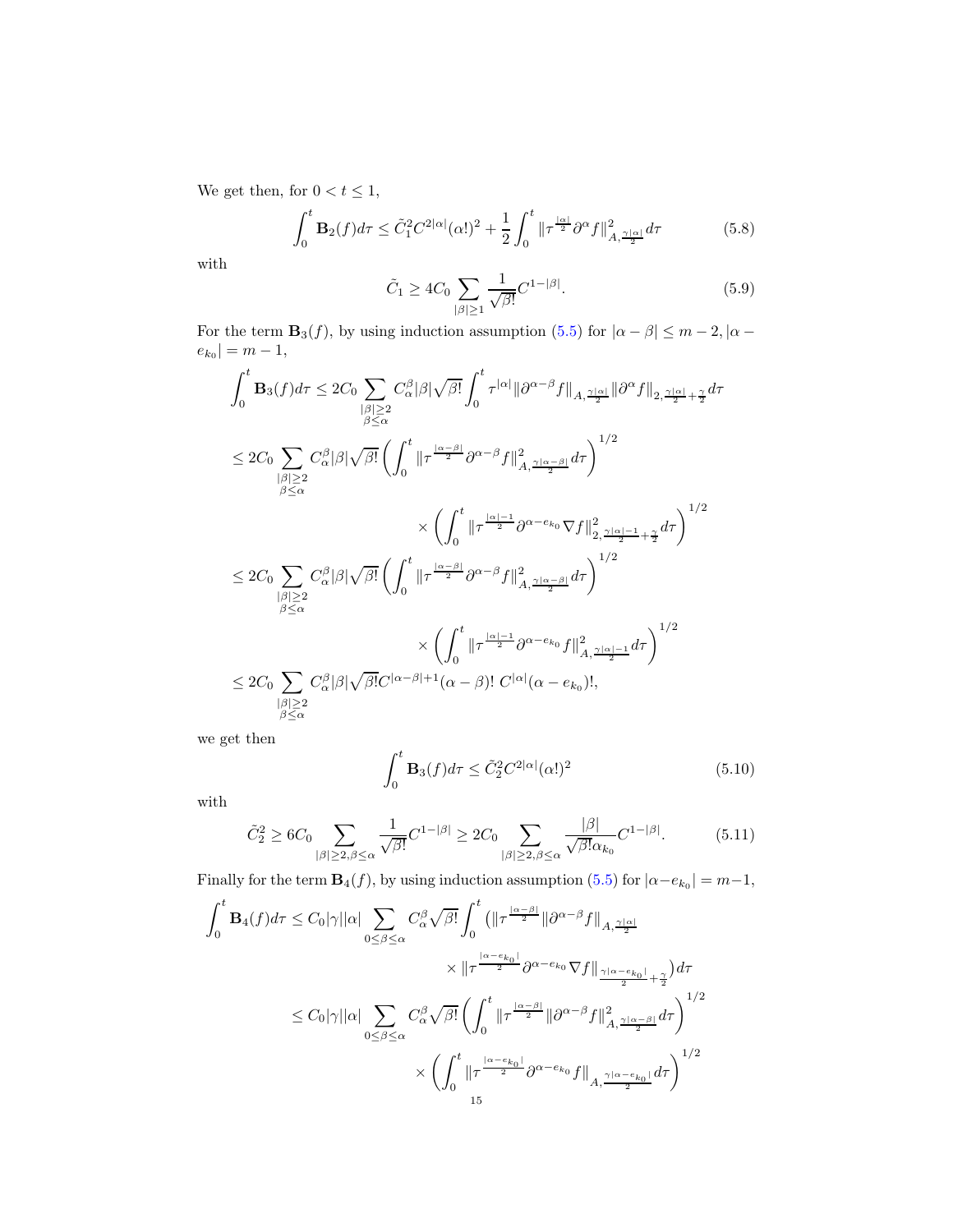$$
\leq C_0|\gamma||\alpha|\left(\int_0^t \|\tau^{\frac{|\alpha|}{2}}\|\partial^{\alpha}f\|_{A,\frac{\gamma|\alpha|}{2}}^2 d\tau\right)^{1/2}C^{|\alpha-e_{k_0}|+1}(\alpha-e_{k_0})! + C_0|\gamma||\alpha|\sum_{0<\beta\leq\alpha}C_{\alpha}^{\beta}\sqrt{\beta!}C^{|\alpha-\beta|+1}(\alpha-\beta)!C^{|\alpha-e_{k_0}|+1}(\alpha-e_{k_0})!,
$$

so that

$$
\int_0^t \mathbf{B}_4(f) d\tau \leq \frac{1}{2} \int_0^t \|\tau^{\frac{|\alpha|}{2}} \|\partial^{\alpha} f\|_{A, \frac{\gamma |\alpha|}{2}}^2 d\tau + 4C_0^2 |\gamma|^2 |\alpha|^2 C^{2|\alpha|} ((\alpha - e_{k_0})!)^2 + C_0 |\gamma| |\alpha| \sum_{0 < \beta \leq \alpha} C_{\alpha}^{\beta} \sqrt{\beta!} C^{|\alpha - \beta| + 1} (\alpha - \beta)! C^{|\alpha - e_{k_0}| + 1} (\alpha - e_{k_0})!,
$$

We get then, for  $0 < t \leq 1$ ,

<span id="page-15-2"></span>
$$
\int_0^t \mathbf{B}_4(f) d\tau \le \tilde{C}_3^2 C^{2|\alpha|}(\alpha!)^2 + \frac{1}{2} \int_0^t \|\tau^{\frac{|\alpha|}{2}} \partial^\alpha f\|_{A, \frac{\gamma |\alpha|}{2}}^2 d\tau \tag{5.12}
$$

with

<span id="page-15-1"></span>
$$
\tilde{C}_3^2 \ge 4C_0^2 |\gamma|^2 \left| \frac{|\alpha|^2}{\alpha_{k_0}^2} + \sum_{|\beta| \ge 1} \frac{C_0 |\gamma| |\alpha|}{\sqrt{\beta!} \alpha_{k_0}} C^{1-|\beta|} \right|.
$$
\n(5.13)

Taking the constant  $C$  satisfying  $(5.3)$ , and

$$
C^2 \ge \frac{3}{C_1} + \tilde{C}_1^2 + \tilde{C}_2^2 + \tilde{C}_3^2,
$$

<span id="page-15-0"></span>where the constants are defined by  $(5.9)$ ,  $(5.11)$  and  $(5.13)$ . Combine  $(5.6)$ ,  $(5.7)$ ,  $(5.8), (5.10)$  $(5.8), (5.10)$  $(5.8), (5.10)$  and  $(5.12)$ , we ends the proof of Proposition [5.1.](#page-12-5)

### 6. Appendix

The standard Hermite functions  $(\varphi_n)_{n\in\mathbb{N}}$  are defined for  $v \in \mathbb{R}$ ,

$$
\varphi_n(v) = \frac{(-1)^n}{\sqrt{2^n n! \sqrt{\pi}}} e^{\frac{v^2}{2}} \frac{d^n}{dv^n} (e^{-\frac{v^2}{2}}) = -\frac{1}{\sqrt{2^n n! \sqrt{\pi}}} (v - \frac{d}{dv})^n (e^{-\frac{v^2}{2}}) = \frac{a_+^n \varphi_0}{\sqrt{n!}},
$$

where  $a_+$  is the creation operator

$$
a_{+} = \frac{1}{\sqrt{2}} \left( v - \frac{d}{dv} \right).
$$

The family  $(\varphi_n)_{n\in\mathbb{N}}$  is an orthonormal basis of  $L^2(\mathbb{R})$ . we set for  $n \geq 0$ ,  $\alpha =$  $(\alpha_1, \alpha_2, \alpha_3) \in \mathbb{N}^3$ ,  $x \in \mathbb{R}, v \in \mathbb{R}^3$ ,

$$
\psi_n(x) = 2^{-1/4} \varphi_n(2^{-1/2} x), \quad \psi_n = \frac{1}{\sqrt{n!}} \left(\frac{x}{2} - \frac{d}{dx}\right)^n \psi_0,
$$

$$
\Psi_\alpha(v) = \prod_{j=1}^3 \psi_{\alpha_j}(v_j), \quad \mathcal{E}_k = Span(\Psi_\alpha)_{\alpha \in N^3, |\alpha| = k},
$$

with  $|\alpha| = \alpha_1 + \alpha_2 + \alpha_3$ . The family  $(\Psi_\alpha)_{\alpha \in \mathbb{N}^3}$  is an orthonormal basis of  $L^2(\mathbb{R}^3)$ composed by the eigenfunctions of the 3-dimensional harmonic oscillator

$$
\mathcal{H} = -\Delta_v + \frac{|v^2|}{4} = \sum_{k \ge 0} (k + \frac{3}{2}) \mathbb{P}_k, \quad Id = \sum_{k \ge 0} \mathbb{P}_k,
$$
(6.1)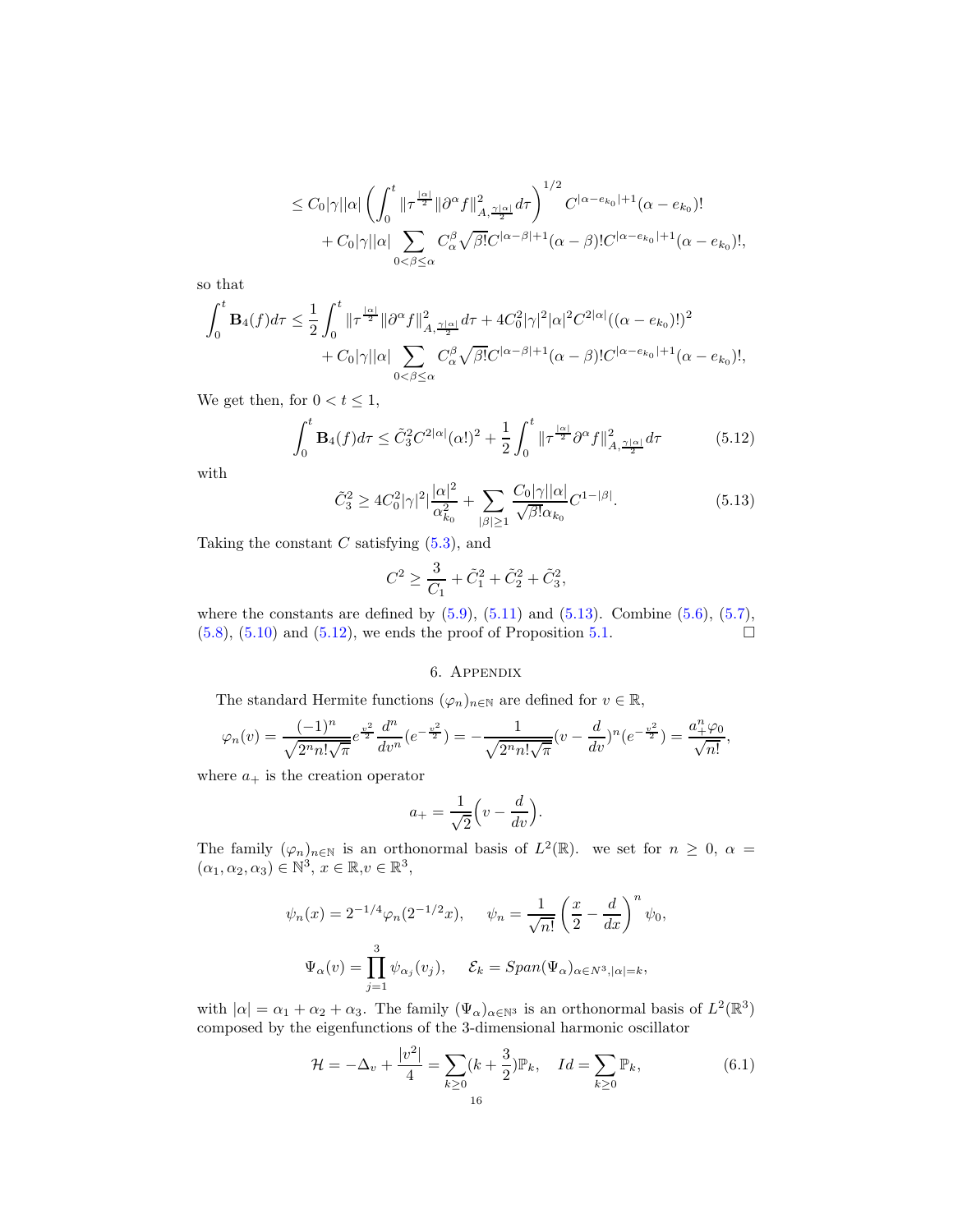where  $\mathbb{P}_k$  stands for the orthogonal projection

$$
\mathbb{P}_k f = \sum_{|\alpha|=k} (f, \Psi_\alpha)_{L^2(\mathbb{R}_v)} \Psi_\alpha.
$$

In particular,

$$
\Psi_0(v) = \frac{1}{(2\pi)^{\frac{3}{4}}}e^{-\frac{|v|^2}{4}} = \mu^{1/2}(v),
$$

where  $\mu(v)$  is the Maxwellian distribution. Setting

<span id="page-16-9"></span>
$$
A_{\pm,j} = \frac{v_j}{2} \mp \partial_j, \quad 1 \le j \le 3,
$$
\n
$$
(6.2)
$$

we have

$$
\Psi_{\alpha} = \frac{1}{\sqrt{\alpha_1! \alpha_2! \alpha_3!}} A_{+,1}^{\alpha_1} A_{+,2}^{\alpha_2} A_{+,3}^{\alpha_3} \Psi_0, \quad \alpha = (\alpha_1, \alpha_2, \alpha_3) \in \mathbb{N}^3,
$$

and

<span id="page-16-8"></span>
$$
A_{+,j}\Psi_{\alpha} = \sqrt{\alpha_j + 1}\Psi_{\alpha + e_j}, \quad A_{-,j}\Psi_{\alpha} = \sqrt{\alpha_j}\Psi_{\alpha - e_j} (= 0 \text{ if } \alpha_j = 0), \tag{6.3}
$$

where  $(e_1, e_2, e_3)$  stands for the canonical basis of  $\mathbb{R}^3$ . For more details of the Hermite functions, we can refer to [\[15\]](#page-17-2) and the reference theorem.

#### **ACKNOWLEDGMENTS**

The first author is supported by the Fundamental Research Funds for the Central Universities of China, South-Central University for Nationalities (No. CZT20007). The second author is supported by the NSFC (No.12031006) and the Fundamental Research Funds for the Central Universities of China.

### **REFERENCES**

- <span id="page-16-10"></span>[1] R. Alexandre, Y. Morimoto, S. Ukai, C.-J. Xu and T. Yang, Uncertainty principle and kinetic equations, J. Funct. Anal., 255 (2008), 2013–2066.
- <span id="page-16-3"></span>[2] Hua Chen, Wei-Xi Li and Chao-Jiang Xu, Analytic smoothness effect of solutions for spatially homogeneous Landau eqaution, Journal of Differential Equations 248 (2010) , 77-94.
- <span id="page-16-4"></span>[3] Hua Chen, Wei-Xi Li and Chao-Jiang Xu, Propagation of Gevrey regularity for solutions of Landau equations, Kinetic and Related Models (2008), no. 3, 355- 368.
- <span id="page-16-2"></span>[4] Hua Chen, Wei-Xi Li and Chao-Jiang Xu, Gevrey regularity for solution of the spatially homogeneous Landau equation. Acta Mathematics Scientia 29(2009), 673-686.
- <span id="page-16-7"></span>[5] P. Degond, M. Lemou, Dispersion Relations for the Linearized Fokker-Planck Equation, Arch. Rat. Mech. Anal., 138(1997), 137-167.
- <span id="page-16-1"></span>[6] L. Desvillettes, C. Villani, On the spatially homogeneous Landau equation for hard potentials. I. Existence, uniqueness and smoothness. Comm. Partial Differential Equations 25, (2000), 8 179-259.
- [7] L. Glangetas, H.-G. Li, C.-J. Xu, Sharp regularity properties for the non-cutoff spatially homogeneous Boltzmann equation, Kinet. Relat. Models 9 (2016), 299-371.
- [8] T. Gramchev, S. Pilipović, L. Rodino, Classes of degenerate elliptic operators in Gelfand-Shilov spaces. New Developments in Pseudo-Differential Operators. Birkhäuser Basel, 2009: 15-31.
- <span id="page-16-5"></span><span id="page-16-0"></span>[9] Y. Guo, The Landau Equation in a Periodic Box, Comm. Math. Phys. 231(2002), 391-434.
- [10] N. Lerner, Y. Morimoto, K. Pravda-Starov, C.-J. Xu, Phase space analysis and functional calculus for the linearized Landau and Boltzmann operators, Kinet. Relat. Models 6 (2013), no. 3, 625-648.
- <span id="page-16-6"></span>[11] H.-G. Li, The Gelfand-Shilov smoothing effect for the radially symmetric homogeneous Landau equation with Shubin initial datum, Comptes rendus Mathematique, 356(2018), 613-625.